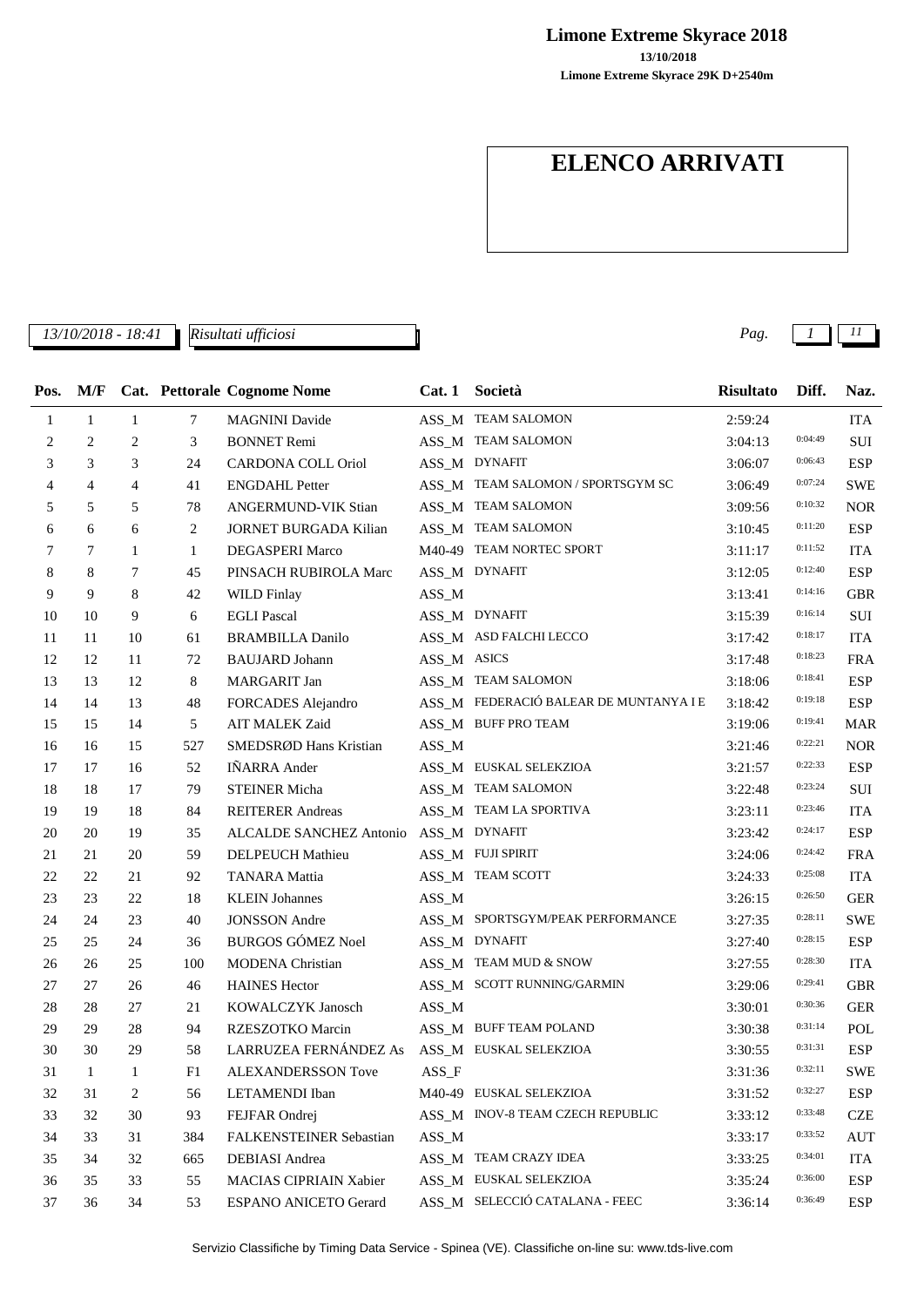## *13/10/2018 - 18:41 Pag. 2 11*

| Pos. | M/F |                |                  | Cat. Pettorale Cognome Nome | Cat.1    | Società                       | <b>Risultato</b> | Diff.   | Naz.       |
|------|-----|----------------|------------------|-----------------------------|----------|-------------------------------|------------------|---------|------------|
| 38   | 37  | 35             | $81\,$           | <b>MONTANI Riccardo</b>     |          | ASS_M TEAM SALOMON            | 3:36:42          | 0:37:17 | <b>ITA</b> |
| 39   | 38  | 36             | 57               | <b>KATARAIN</b> Beñat       |          | ASS_M GOIERRI GARAIA          | 3:37:41          | 0:38:17 | <b>ESP</b> |
| 40   | 39  | 37             | 513              | SCHMÖLZER Stefan            | $ASS\_M$ |                               | 3:37:46          | 0:38:21 | <b>AUT</b> |
| 41   | 40  | 3              | 33               | <b>LEX Konrad</b>           |          | M40-49 DYNAFIT                | 3:37:58          | 0:38:34 | <b>GER</b> |
| 42   | 41  | 38             | 313              | <b>BAIKASHEV Shyngys</b>    | $ASS\_M$ |                               | 3:38:22          | 0:38:57 | <b>KAZ</b> |
| 43   | 2   | 2              | F3               | <b>DEBATS</b> Ragna         | $ASS_F$  | <b>MERREL - CHEMO</b>         | 3:40:07          | 0:40:43 | <b>NED</b> |
| 44   | 42  | 39             | 96               | <b>BONDURAND Matis</b>      |          | ASS_M TEAM PROVENCE ENDURANCE | 3:40:13          | 0:40:49 | <b>FRA</b> |
| 45   | 43  | 40             | 91               | <b>CRIADO SANCHEZ Raul</b>  | $ASS\_M$ |                               | 3:41:15          | 0:41:50 | <b>ESP</b> |
| 46   | 44  | 41             | 616              | PAGNUEV Alexey              | $ASS\_M$ |                               | 3:41:17          | 0:41:52 | <b>RUS</b> |
| 47   | 45  | 42             | 75               | DELORENZI Roberto           |          | ASS_M TEAM VIBRAM             | 3:41:26          | 0:42:01 | SUI        |
| 48   | 46  | 43             | 509              | <b>GEISER Tobias</b>        | $ASS\_M$ |                               | 3:41:46          | 0:42:22 | <b>ITA</b> |
| 49   | 47  | 44             | 15               | LAPAJNE Jošt                | $ASS\_M$ |                               | 3:42:29          | 0:43:04 | <b>SLO</b> |
| 50   | 48  | 45             | 363              | <b>BLATGÉ Hugo</b>          | $ASS\_M$ |                               | 3:42:50          | 0:43:25 | <b>FRA</b> |
| 51   | 49  | 46             | 12               | <b>FELBER Anthony</b>       | $ASS\_M$ |                               | 3:42:50          | 0:43:26 | <b>FRA</b> |
| 52   | 50  | 47             | 290              | RIGAMONTI Alessio           | $ASS\_M$ |                               | 3:43:30          | 0:44:05 | <b>ITA</b> |
| 53   | 51  | 48             | 19               | NISKI Adrian                | $ASS\_M$ |                               | 3:43:44          | 0:44:20 | <b>GER</b> |
| 54   | 52  | 49             | 410              | FRANÇAIS Rémi               | ASS_M    |                               | 3:43:50          | 0:44:25 | SUI        |
| 55   | 53  | 50             | 54               | ALONSO Asier                |          | ASS_M EUSKAL SELEKZIOA        | 3:44:07          | 0:44:43 | <b>ESP</b> |
| 56   | 54  | $\overline{4}$ | 636              | <b>STOCK Markus</b>         | M40-49   |                               | 3:45:05          | 0:45:41 | <b>AUT</b> |
| 57   | 3   | 3              | F14              | AVILES CASTANO Sheila       |          | ASS_F BUFF PRO TEAM           | 3:45:28          | 0:46:03 | <b>ESP</b> |
| 58   | 55  | 51             | 331              | <b>HESTHAUG</b> Jonas       | ASS_M    |                               | 3:46:18          | 0:46:53 | <b>NOR</b> |
| 59   | 56  | 52             | 11               | <b>BONESI</b> Alessandro    | $ASS\_M$ |                               | 3:48:16          | 0:48:51 | <b>ITA</b> |
| 60   | 4   | $\overline{4}$ | F <sub>2</sub>   | <b>MAIER Michelle</b>       | $ASS_F$  |                               | 3:48:36          | 0:49:11 | <b>GER</b> |
| 61   | 57  | 53             | 86               | RIGODANZA Francesco         |          | ASS_M TEAM LA SPORTIVA        | 3:49:03          | 0:49:39 | <b>ITA</b> |
| 62   | 58  | 54             | 347              | <b>COOMBS</b> Duncan        | $ASS\_M$ |                               | 3:50:52          | 0:51:28 | <b>GBR</b> |
| 63   | 59  | 55             | 66               | <b>BOSTROM Marten</b>       |          | ASS_M TRAILRUNNING FINLAND    | 3:51:28          | 0:52:04 | <b>FIN</b> |
| 64   | 60  | 56             | 555              | <b>BELTRAMI</b> Lorenzo     |          | ASS_M ASD FALCHI LECCO        | 3:51:58          | 0:52:34 | <b>ITA</b> |
| 65   | 61  | 57             | 564              | <b>RICHARD Alexandre</b>    | $ASS\_M$ |                               | 3:52:12          | 0:52:47 | <b>FRA</b> |
| 66   | 5   | 5              | F <sub>5</sub>   | DESCO Elisa                 | $ASS_F$  | TEAM NORTEC SPORT             | 3:53:30          | 0:54:06 | <b>ITA</b> |
| 67   | 62  | 58             | 10               | <b>KRUPICKA</b> Anton       | $ASS\_M$ |                               | 3:53:45          | 0:54:20 | <b>USA</b> |
| 68   | 63  | 59             | 332              | PIAZZI Enrico               |          | ASS_M TEAM ALDO MORO PALUZZA  | 3:53:51          | 0:54:26 | <b>ITA</b> |
| 69   | 6   | 6              | F <sub>228</sub> | MARŠÁNOVÁ Lucie             | $ASS_F$  |                               | 3:55:16          | 0:55:51 | <b>CZE</b> |
| 70   | 64  | 60             | 64               | PLEIJTE Tim                 |          | ASS_M SALOMON NETHERLANDS     | 3:55:39          | 0:56:14 | <b>NED</b> |
| 71   | 65  | 61             | 298              | PASSERINI Giordano          |          | ASS_M LIBERO                  | 3:55:58          | 0:56:33 | <b>ITA</b> |
| 72   | 66  | 62             | 265              | <b>BURYSKA Tomas</b>        | $ASS\_M$ |                               | 3:56:26          | 0:57:01 | <b>CZE</b> |
| 73   | 67  | 63             | 287              | KOKOŠEK Oldřich             | $ASS\_M$ |                               | 3:57:07          | 0:57:43 | <b>CZE</b> |
| 74   | 68  | 64             | 338              | <b>RIMEREIT Lars</b>        | $ASS\_M$ |                               | 3:57:37          | 0:58:12 | <b>NOR</b> |
| 75   | 69  | 1              | 97               | <b>BANI</b> Franco          |          | M50-59 NEW ATHLETICS SULZANO  | 3:57:41          | 0:58:16 | <b>ITA</b> |
| 76   | 70  | 65             | 606              | <b>VIVES</b> Sintu          | $ASS\_M$ |                               | 3:58:21          | 0:58:56 | <b>AND</b> |
| 77   | 7   | 7              | F <sub>6</sub>   | <b>PAGE Holly</b>           | $ASS_F$  |                               | 3:59:58          | 1:00:33 | <b>GBR</b> |
| 78   | 71  | 66             | 682              | <b>DEGASPERI Manuel</b>     | $ASS\_M$ |                               | 4:00:34          | 1:01:10 | <b>ITA</b> |
| 79   | 8   | 1              | F22              | <b>JIMENEZ</b> Stephanie    |          | F40-49 TEAM SALOMON           | 4:01:05          | 1:01:40 | <b>ITA</b> |
| 80   | 72  | 67             | 101              | <b>HADORN</b> Joey          |          | ASS_M TEAM SALOMON            | 4:01:49          | 1:02:24 | SUI        |
| 81   | 73  | 68             | 607              | <b>CAMPION-SMITH Tim</b>    |          | ASS_M KESWICK AC              | 4:02:08          | 1:02:43 | <b>GBR</b> |
| 82   | 74  | 69             | 280              | VIGOLO Simone               | $ASS\_M$ |                               | 4:02:32          | 1:03:07 | <b>ITA</b> |
| 83   | 75  | 70             | 76               | <b>CABALLERO</b> Miguel     |          | ASS_M LA SPORTIVA             | 4:02:41          | 1:03:17 | <b>ESP</b> |
| 84   | 76  | 71             | 248              | <b>PIATTI</b> Antoine       | $ASS\_M$ |                               | 4:03:04          | 1:03:40 | SUI        |
| 85   | 77  | 72             | 424              | ADANG Jan Paul              | $ASS\_M$ |                               | 4:03:08          | 1:03:43 | <b>ITA</b> |
| 86   | 78  | 73             | 425              | <b>TAGLIABUE Mirko</b>      | $ASS\_M$ |                               | 4:03:16          | 1:03:52 | SUI        |
| 87   | 79  | 74             | 77               | <b>KRAGH Rasmus</b>         | $ASS\_M$ |                               | 4:03:47          | 1:04:22 | <b>DEN</b> |
| 88   | 9   | 8              | F9               | <b>MUTTER</b> Ingrid        | $ASS_F$  | COMPRESSPORT                  | 4:04:17          | 1:04:53 | <b>ROU</b> |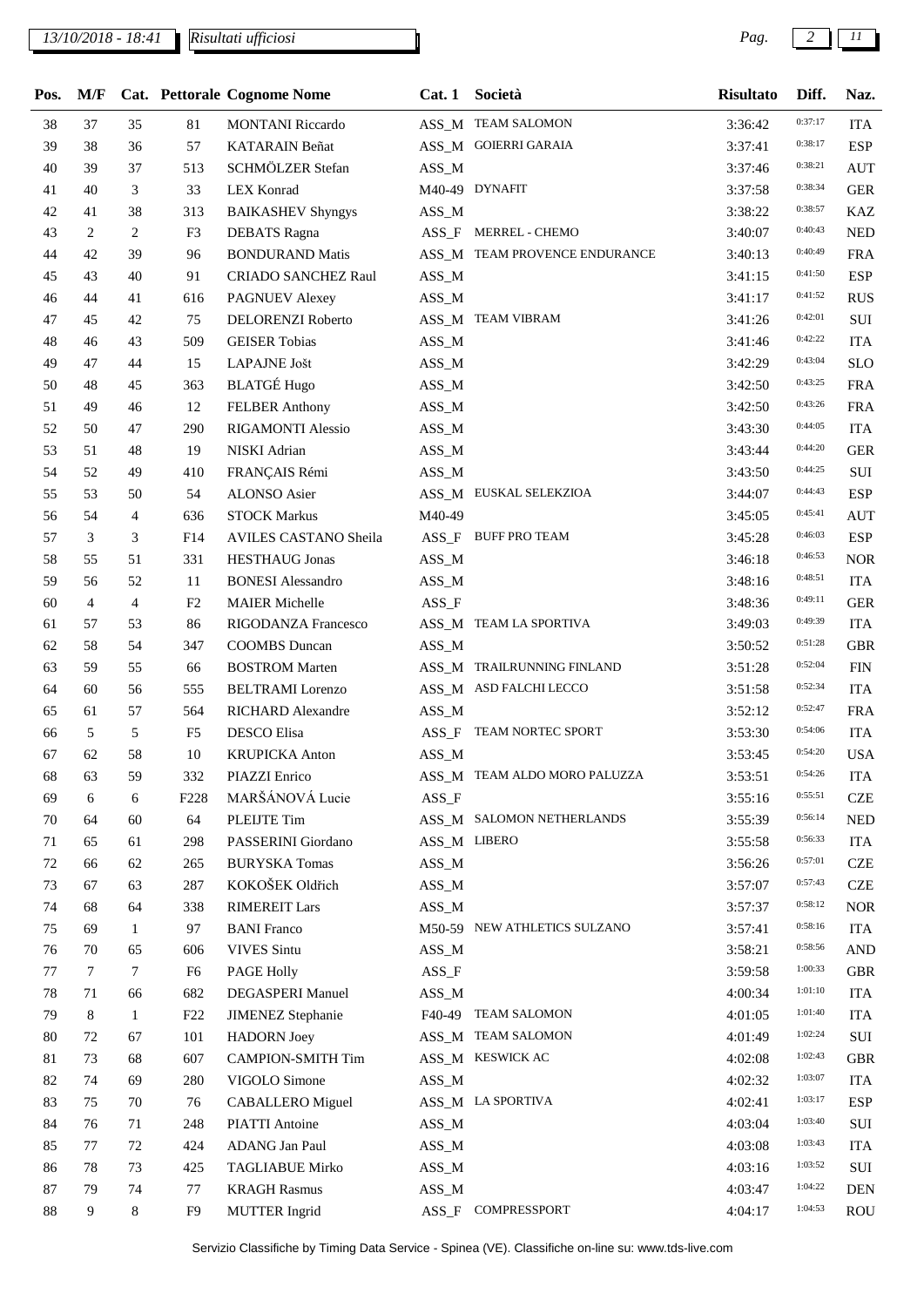## *13/10/2018 - 18:41 Pag. 3 11*

*Risultati ufficiosi*

| Pos. | M/F     |                |                  | <b>Cat. Pettorale Cognome Nome</b> |                   | Cat. 1 Società                       | <b>Risultato</b> | Diff.   | Naz.       |
|------|---------|----------------|------------------|------------------------------------|-------------------|--------------------------------------|------------------|---------|------------|
| 89   | 80      | 75             | 323              | MONTANÉ VIDAL Pau                  | ASS_M             |                                      | 4:05:19          | 1:05:54 | <b>ESP</b> |
| 90   | 81      | 76             | 74               | CHARLES-MANGEON Benoit             |                   | ASS_M TEAM TRAIL TECNICA CAMP        | 4:06:38          | 1:07:13 | <b>FRA</b> |
| 91   | 82      | $\mathbf{1}$   | 611              | <b>LONGHI Roberto</b>              | $M60+$            |                                      | 4:08:53          | 1:09:29 | <b>ITA</b> |
| 92   | 83      | 5              | 217              | <b>DONNELLY Chris</b>              | M40-49            |                                      | 4:09:22          | 1:09:57 | <b>GBR</b> |
| 93   | 84      | 2              | 497              | <b>ENGDAHL Bo</b>                  | M50-59            |                                      | 4:10:10          | 1:10:46 | <b>SWE</b> |
| 94   | 85      | 77             | 14               | SPEZIALI Valentino                 |                   | ASS_M TEAM VALTELLINA                | 4:10:19          | 1:10:55 | <b>ITA</b> |
| 95   | 10      | 9              | F18              | QUINCOCES Nahia                    |                   | ASS_F EUSKAL SELEKZIOA               | 4:11:48          | 1:12:23 | <b>ESP</b> |
| 96   | 11      | 10             | F17              | MUJIKA Mayi                        | $ASS_F$           | EUSKAL SELEKZIOA                     | 4:11:48          | 1:12:24 | <b>ESP</b> |
| 97   | 86      | 6              | 484              | <b>LARGER Paolo</b>                |                   | M40-49 LIBERO                        | 4:12:17          | 1:12:52 | <b>ITA</b> |
| 98   | 87      | 78             | 560              | PIZZORNI Nicola                    |                   | ASS_M ATL. BARILLA                   | 4:12:33          | 1:13:09 | <b>ITA</b> |
| 99   | 88      | 79             | 210              | REY ALSINA Abel                    | $ASS\_M$          |                                      | 4:12:47          | 1:13:23 | <b>ESP</b> |
| 100  | 89      | 80             | 62               | PETR Jiri                          |                   | ASS_M SALOMON/SUUNTO CZECH           | 4:12:58          | 1:13:33 | <b>CZE</b> |
| 101  | 90      | 81             | 29               | <b>AUSSERHOFER Philipp</b>         |                   | ASS_M DYNAFIT                        | 4:13:12          | 1:13:47 | <b>AUT</b> |
| 102  | 91      | 82             | 531              | PIZZOLATO Manuel                   | $ASS\_M$          |                                      | 4:14:29          | 1:15:04 | <b>ITA</b> |
| 103  | 92      | 83             | 563              | DE SALVADOR Marco                  | $ASS\_M$          |                                      | 4:15:37          | 1:16:13 | <b>ITA</b> |
| 104  | 93      | $\tau$         | 683              | <b>MILANI Paolo</b>                |                   | M40-49 O.S.A. ORG.SPORTIVA ALPINISTI | 4:15:54          | 1:16:30 | <b>ITA</b> |
| 105  | 94      | 84             | 83               | <b>LOMBRISER Gabriel</b>           |                   | ASS_M TEAM SALOMON                   | 4:16:45          | 1:17:20 | SUI        |
| 106  | 12      | 11             | F <sub>26</sub>  | <b>JANUSZYK</b> Iwona              |                   | ASS_F ATTIQ TEAM / SKYRUNNING POLAND | 4:17:14          | 1:17:49 | POL        |
| 107  | 95      | 3              | 693              | POSPISIL Vitek                     | M50-59            |                                      | 4:17:46          | 1:18:21 | <b>CZE</b> |
| 108  | 96      | 85             | 224              | <b>HALICKI</b> Yannick             | $ASS\_M$          |                                      | 4:18:03          | 1:18:39 | <b>MON</b> |
| 109  | 97      | $\overline{4}$ | 334              | <b>TOMASONI</b> Stefano            | M50-59            |                                      | 4:18:38          | 1:19:13 | <b>ITA</b> |
| 110  | 98      | 86             | 9                | <b>FACCHINI Patrick</b>            |                   | ASS_M TEAM LA SPORTIVA               | 4:19:39          | 1:20:15 | <b>ITA</b> |
| 111  | 99      | 87             | 506              | <b>BOURAOUI</b> Smaile             | $ASS\_M$          |                                      | 4:19:52          | 1:20:28 | <b>FRA</b> |
| 112  | 100     | 88             | 547              | <b>FAVOT</b> Denis                 | $ASS\_M$          |                                      | 4:20:18          | 1:20:54 | <b>ITA</b> |
| 113  | 101     | 89             | 539              | <b>CERESA</b> Matteo               | $ASS\_M$          |                                      | 4:21:04          | 1:21:39 | $\rm SUI$  |
| 114  | 102     | 90             | 540              | <b>UGOLINI</b> Filippo             |                   | ASS_M ASD FALCHI LECCO               | 4:21:10          | 1:21:45 | <b>ITA</b> |
| 115  | 103     | 91             | 388              | <b>SPITALER Alex</b>               | $ASS\_M$          |                                      | 4:21:14          | 1:21:49 | <b>ITA</b> |
| 116  | 13      | 12             | F19              | MARTINEZ GUERRERO Mon              |                   | ASS_F SELECCIÓ CATALANA - FEEC       | 4:21:17          | 1:21:52 | <b>ESP</b> |
| 117  | 104     | 92             | 276              | <b>ZANNI</b> Loris                 |                   | ASS_M INDIVIDUALE                    | 4:21:17          | 1:21:52 | <b>ITA</b> |
| 118  | 105     | 93             | 98               | <b>COMPAGNONI</b> Giorgio          |                   | ASS_M ATL. ALTA VALTELLINA           | 4:21:22          | 1:21:57 | <b>ITA</b> |
|      | 119 106 | 94             | 309              | <b>OBERMÜLLER Johannes</b>         | $ASS\_M$          |                                      | 4:21:50          | 1:22:26 | <b>GER</b> |
| 120  | 107     | 95             | 603              | <b>MARCONI</b> Stefano             | $ASS\_M$          |                                      | 4:21:53          | 1:22:28 | <b>ITA</b> |
| 121  | 108     | 8              | 583              | POSOCCO Paolo                      | M40-49            |                                      | 4:22:26          | 1:23:02 | <b>ITA</b> |
| 122  | 109     | 96             | 453              | PAREDES SIMON Carles               | ASS_M             |                                      | 4:22:36          | 1:23:12 | <b>ESP</b> |
| 123  | 110     | 5              | 267              | <b>GAMBLE Giles</b>                | M50-59            |                                      | 4:23:49          | 1:24:24 | <b>GBR</b> |
| 124  | 111     | 9              | 272              | <b>IBAÑEZ GRAU Miguel</b>          | M40-49            |                                      | 4:24:00          | 1:24:36 | <b>ESP</b> |
| 125  | 112     | 97             | 207              | <b>SANDVOLD Sverre Turter</b>      | $ASS\_M$          |                                      | 4:24:19          | 1:24:55 | <b>NOR</b> |
| 126  | 14      | 13             | F <sub>271</sub> | <b>SCHWARZ Simone</b>              |                   | ASS_F CCA ROUFFACH                   | 4:24:52          | 1:25:27 | <b>GER</b> |
| 127  | 113     | 98             | 268              | RAUTIAINEN Miikka-pekka            | $ASS\_M$          |                                      | 4:25:07          | 1:25:43 | <b>FIN</b> |
| 128  | 114     | 10             | 427              | FLORIAN Loher                      | M40-49            |                                      | 4:25:51          | 1:26:26 | <b>GER</b> |
| 129  | 115     | 6              | 367              | <b>ENGDAHL Jonas</b>               | M50-59            |                                      | 4:25:59          | 1:26:34 | <b>SWE</b> |
| 130  | 116     | 99             | 431              | DELLADDIO Davide                   |                   | ASS_M LIBERO                         | 4:26:11          | 1:26:47 | <b>ITA</b> |
| 131  | 15      | 14             | F <sub>226</sub> | GÖTZ Kathrin                       | $\texttt{ASS\_F}$ |                                      | 4:26:14          | 1:26:50 | $\rm SUI$  |
| 132  | 117     | 100            | $26\,$           | <b>SLANZI GAMPER Marc</b>          |                   | ASS_M DYNAFIT                        | 4:27:14          | 1:27:49 | <b>ITA</b> |
| 133  | 118     | 101            | 637              | YANN Morello                       | $ASS\_M$          |                                      | 4:28:01          | 1:28:36 | <b>FRA</b> |
| 134  | 119     | 7              | 354              | <b>BERGSTRÖM Lars</b>              | M50-59            |                                      | 4:28:58          | 1:29:34 | <b>SWE</b> |
| 135  | 120     | 8              | 538              | <b>ANDREOTTI Roberto</b>           | M50-59            |                                      | 4:29:51          | 1:30:26 | <b>ITA</b> |
| 136  | 16      | 15             | F <sub>203</sub> | <b>KARLSSON</b> Helena             | ASS_F             |                                      | 4:30:16          | 1:30:51 | <b>SWE</b> |
| 137  | 121     | 102            | 68               | FONTANA Giuseppe                   |                   | ASS_M PROZIS XTRAIL/BERG OUTDOOR     | 4:30:57          | 1:31:32 | <b>ITA</b> |
| 138  | 122     | 11             | 439              | DOFF Giovanni                      | M40-49            |                                      | 4:31:07          | 1:31:43 | <b>ITA</b> |
| 139  | 123     | 103            | 87               | ROCCABRUNA Fabiano                 |                   | ASS_M TEAM LA SPORTIVA               | 4:32:41          | 1:33:16 | <b>ITA</b> |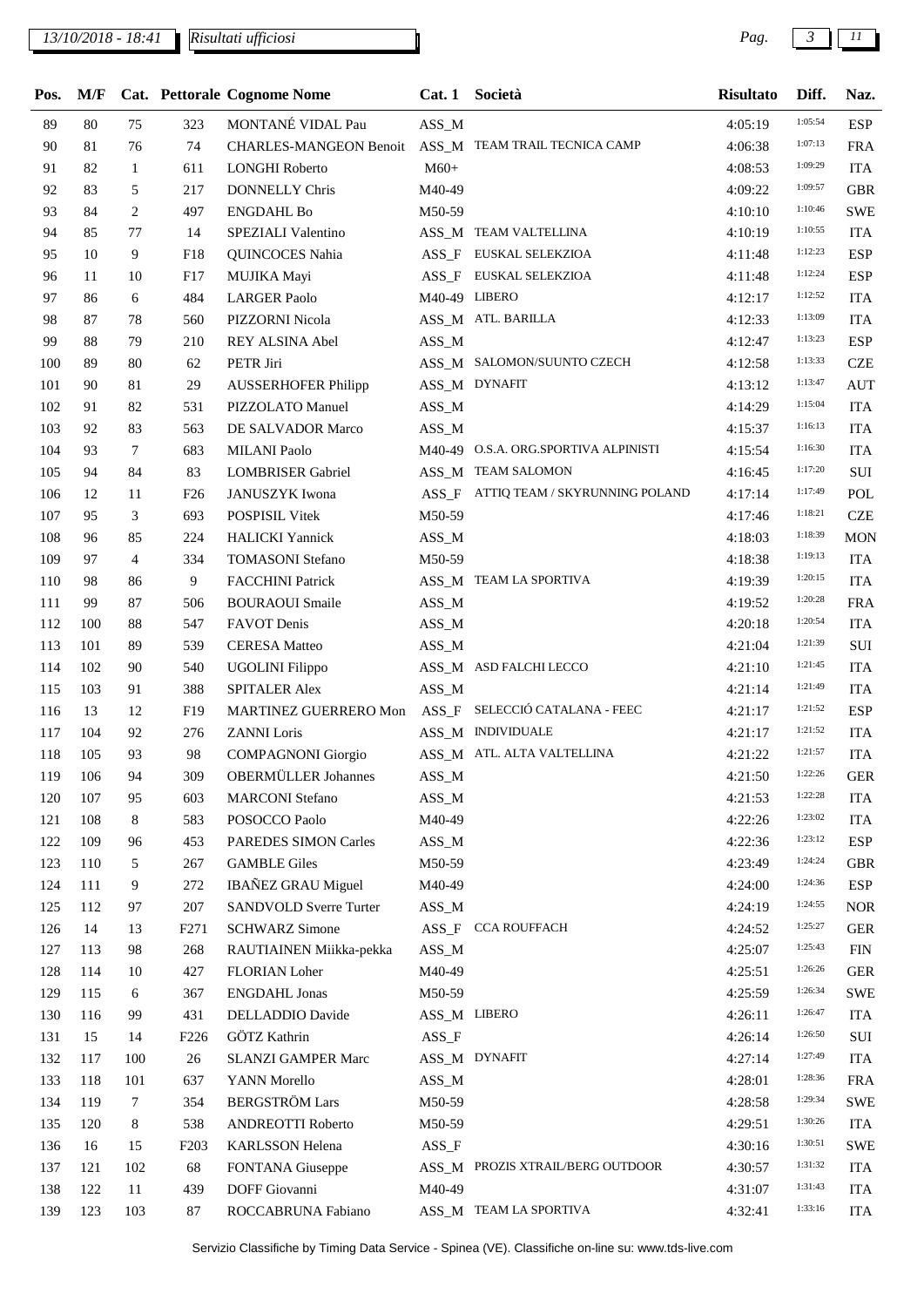## *13/10/2018 - 18:41 Pag. 4 11*

*Risultati ufficiosi*

| Pos. | M/F    |     |                               | Cat. Pettorale Cognome Nome              | Cat.1         | Società                         | <b>Risultato</b>   | Diff.   | Naz.                     |
|------|--------|-----|-------------------------------|------------------------------------------|---------------|---------------------------------|--------------------|---------|--------------------------|
| 140  | 124    | 12  | 356                           | <b>HILL Duncan</b>                       |               | M40-49 SALE HARRIERS MANCHESTER | 4:32:43            | 1:33:18 | <b>GBR</b>               |
| 141  | 125    | 104 | 429                           | FILIPPI FARMAR Denis                     | $ASS\_M$      |                                 | 4:32:54            | 1:33:30 | <b>ITA</b>               |
| 142  | 126    | 13  | 227                           | <b>JÜRGEN Ley</b>                        | M40-49        |                                 | 4:33:07            | 1:33:42 | <b>GER</b>               |
| 143  | 127    | 105 | 230                           | <b>MARTINSSON Daniel</b>                 | ASS_M         |                                 | 4:34:16            | 1:34:51 | <b>SWE</b>               |
| 144  | 128    | 106 | 669                           | <b>KRAUS</b> Sebastian                   | $ASS\_M$      |                                 | 4:34:18            | 1:34:53 | <b>GER</b>               |
| 145  | 129    | 107 | 473                           | FØLLESDAL Kristoffer                     | ASS_M         |                                 | 4:34:20            | 1:34:56 | <b>NOR</b>               |
| 146  | 17     | 16  | F23                           | <b>MOERMANN Charlotte</b>                | $ASS_F$       | <b>TEAM SALOMON</b>             | 4:34:22            | 1:34:57 | SUI                      |
| 147  | 130    | 108 | 520                           | RIGO Mike                                | ASS_M         |                                 | 4:34:33            | 1:35:08 | <b>ITA</b>               |
| 148  | 131    | 109 | 292                           | PIAZZANO Mattia                          | $ASS\_M$      |                                 | 4:35:10            | 1:35:46 | <b>ITA</b>               |
| 149  | 132    | 14  | 584                           | <b>CAPPELLETTI Manuel</b>                | M40-49        |                                 | 4:35:43            | 1:36:18 | <b>ITA</b>               |
| 150  | 18     | 2   | F <sub>2</sub> 85             | <b>ROSEGGER Claudia</b>                  | F40-49        |                                 | 4:35:48            | 1:36:24 | <b>AUT</b>               |
| 151  | 133    | 15  | 488                           | CATTANEO Giovanni                        | M40-49        |                                 | 4:36:03            | 1:36:38 | <b>ITA</b>               |
| 152  | 134    | 16  | 573                           | <b>GNUFFI Fabrizio</b>                   |               | M40-49 SSD TREMALZO             | 4:37:02            | 1:37:37 | <b>ITA</b>               |
| 153  | 135    | 110 | 369                           | HUDEČEK Petr                             | $ASS\_M$      |                                 | 4:37:11            | 1:37:47 | <b>CZE</b>               |
| 154  | 136    | 17  | 476                           | <b>BENEDETTI Maurizio</b>                | M40-49 LIBERO |                                 | 4:37:16            | 1:37:51 | <b>ITA</b>               |
| 155  | 137    | 111 | 490                           | LYSÁK Vlastimil                          | ASS_M         |                                 | 4:37:19            | 1:37:54 | <b>CZE</b>               |
| 156  | 138    | 18  | 358                           | <b>TURNHAM Alistair</b>                  | M40-49        |                                 | 4:37:28            | 1:38:03 | <b>GBR</b>               |
| 157  | 139    | 112 | 667                           | <b>ZOBELE Erik</b>                       | $ASS\_M$      |                                 | 4:37:42            | 1:38:18 | <b>ITA</b>               |
| 158  | 19     | 17  | F212                          | <b>TRIBUS</b> Isabel                     | $ASS_F$       |                                 | 4:38:16            | 1:38:52 | <b>ITA</b>               |
| 159  | 140    | 113 | 399                           | <b>ARIAS ALVAREZ Hugo</b>                | $ASS\_M$      |                                 | 4:39:09            | 1:39:45 | <b>ITA</b>               |
| 160  | 141    | 19  | 641                           | <b>ROTA</b> Carlo                        | M40-49        |                                 | 4:39:21            | 1:39:57 | <b>ITA</b>               |
| 161  | 142    | 114 | 517                           | <b>RIGONI Mirko</b>                      | ASS_M         |                                 | 4:39:57            | 1:40:32 | <b>ITA</b>               |
| 162  | 143    | 115 | 592                           | <b>LORENZIN</b> Antonio                  | $ASS\_M$      |                                 | 4:41:29            | 1:42:05 | <b>ITA</b>               |
| 163  | 144    | 116 | 469                           | <b>BONAN Jacopo</b>                      | $ASS\_M$      |                                 | 4:41:41            | 1:42:16 | <b>ITA</b>               |
| 164  | 20     | 18  | F <sub>2</sub> 3 <sub>2</sub> | <b>CARDINAALS</b> Renee                  | $ASS_F$       |                                 | 4:41:59            | 1:42:35 | <b>NED</b>               |
| 165  | 145    | 117 |                               |                                          |               | ASS_M MONTANAIA RACING          |                    | 1:42:38 |                          |
| 166  | 146    | 118 | 534<br>494                    | PAPIS Alessandro<br><b>GHEZA Luca</b>    | $ASS\_M$      |                                 | 4:42:03<br>4:42:06 | 1:42:41 | <b>ITA</b><br><b>ITA</b> |
| 167  | 147    | 119 | 575                           | <b>TAGLIAFIERRO Stefano</b>              | ASS_M         |                                 | 4:42:19            | 1:42:55 | <b>ITA</b>               |
| 168  | 148    | 120 | 85                            | <b>INVERNIZZI Davide</b>                 |               | ASS_M TEAM LA SPORTIVA          |                    | 1:43:07 |                          |
|      |        |     |                               |                                          |               |                                 | 4:42:31            | 1:43:07 | <b>ITA</b>               |
| 169  | 149    | 20  | 16                            | FAVERIO Riccardo<br><b>CESARI</b> Davide | M40-49        |                                 | 4:42:31            | 1:43:36 | <b>ITA</b>               |
| 170  | 150    | 121 | 652                           |                                          | $ASS\_M$      |                                 | 4:43:00            | 1:44:07 | <b>ITA</b>               |
| 171  | 151    | 122 | 475                           | DALLAPOZZA Luca                          | $ASS\_M$      |                                 | 4:43:31            | 1:44:46 | <b>ITA</b>               |
| 172  | 152    | 123 | 260                           | <b>CARLIN</b> Andrew                     | $ASS\_M$      |                                 | 4:44:11            | 1:45:15 | <b>GBR</b>               |
| 173  | 153    | 124 | 569                           | <b>IAIZA</b> Giacomo                     | $ASS\_M$      |                                 | 4:44:40            | 1:45:38 | <b>ITA</b>               |
| 174  | 154    | 21  | 675                           | <b>BADINI</b> Iacopo                     | M40-49        |                                 | 4:45:03            | 1:45:47 | <b>ITA</b>               |
| 175  | 21     | 19  | F <sub>254</sub>              | <b>FORBES</b> Seana                      | ASS_F         |                                 | 4:45:12            | 1:45:57 | <b>GBR</b>               |
| 176  | 155    | 125 | 203                           | <b>PERRIER Martin</b>                    | $ASS\_M$      |                                 | 4:45:22            | 1:46:24 | <b>FRA</b>               |
| 177  | 156    | 22  | 482                           | DEGIAMPIETRO Paolo                       | M40-49        |                                 | 4:45:49            | 1:47:34 | <b>ITA</b>               |
| 178  | 157    | 23  | 214                           | <b>IPSEN Ole</b>                         | M40-49        |                                 | 4:46:59            |         | <b>GER</b>               |
| 179  | 158    | 126 | 619                           | <b>GIORGI Matteo</b>                     |               | ASS_M NEW ATHLETICS SULZANO     | 4:46:59            | 1:47:35 | <b>ITA</b>               |
| 180  | 159    | 127 | 348                           | <b>CASAROTTO Riccardo</b>                | $ASS\_M$      |                                 | 4:47:21            | 1:47:57 | <b>ITA</b>               |
| 181  | 160    | 9   | 483                           | <b>DOLIANA</b> Sergio                    | M50-59        |                                 | 4:47:43            | 1:48:18 | <b>ITA</b>               |
| 182  | 161    | 128 | 666                           | <b>BECK Florian</b>                      | $ASS\_M$      |                                 | 4:47:49            | 1:48:25 | <b>GER</b>               |
| 183  | 162    | 129 | 600                           | <b>ROVERI</b> Giorgio                    | $ASS\_M$      |                                 | 4:50:27            | 1:51:03 | <b>ITA</b>               |
| 184  | 163    | 130 | 413                           | <b>ZIDARIC Danny</b>                     | $ASS\_M$      |                                 | 4:51:34            | 1:52:09 | <b>GER</b>               |
| 185  | $22\,$ | 3   | F <sub>24</sub>               | PRETTO Francesca                         | F40-49        | TEAM LA SPORTIVA                | 4:51:47            | 1:52:23 | <b>ITA</b>               |
| 186  | 164    | 24  | 301                           | <b>KASTNER Matthias</b>                  | M40-49        |                                 | 4:52:02            | 1:52:37 | <b>GER</b>               |
| 187  | 165    | 25  | 528                           | ROMIGLIO Maurizio                        | M40-49        |                                 | 4:52:11            | 1:52:47 | <b>ITA</b>               |
| 188  | 23     | 20  | F <sub>224</sub>              | <b>HAINES</b> Chloe                      | $ASS_F$       |                                 | 4:52:36            | 1:53:11 | <b>GBR</b>               |
| 189  | 166    | 131 | 218                           | SJÖBERG Mikko                            | $ASS\_M$      |                                 | 4:53:27            | 1:54:03 | ${\rm FIN}$              |
| 190  | 167    | 132 | 296                           | VARGAS GONZÁLEZ Francis                  | ASS_M         |                                 | 4:54:11            | 1:54:46 | <b>ESP</b>               |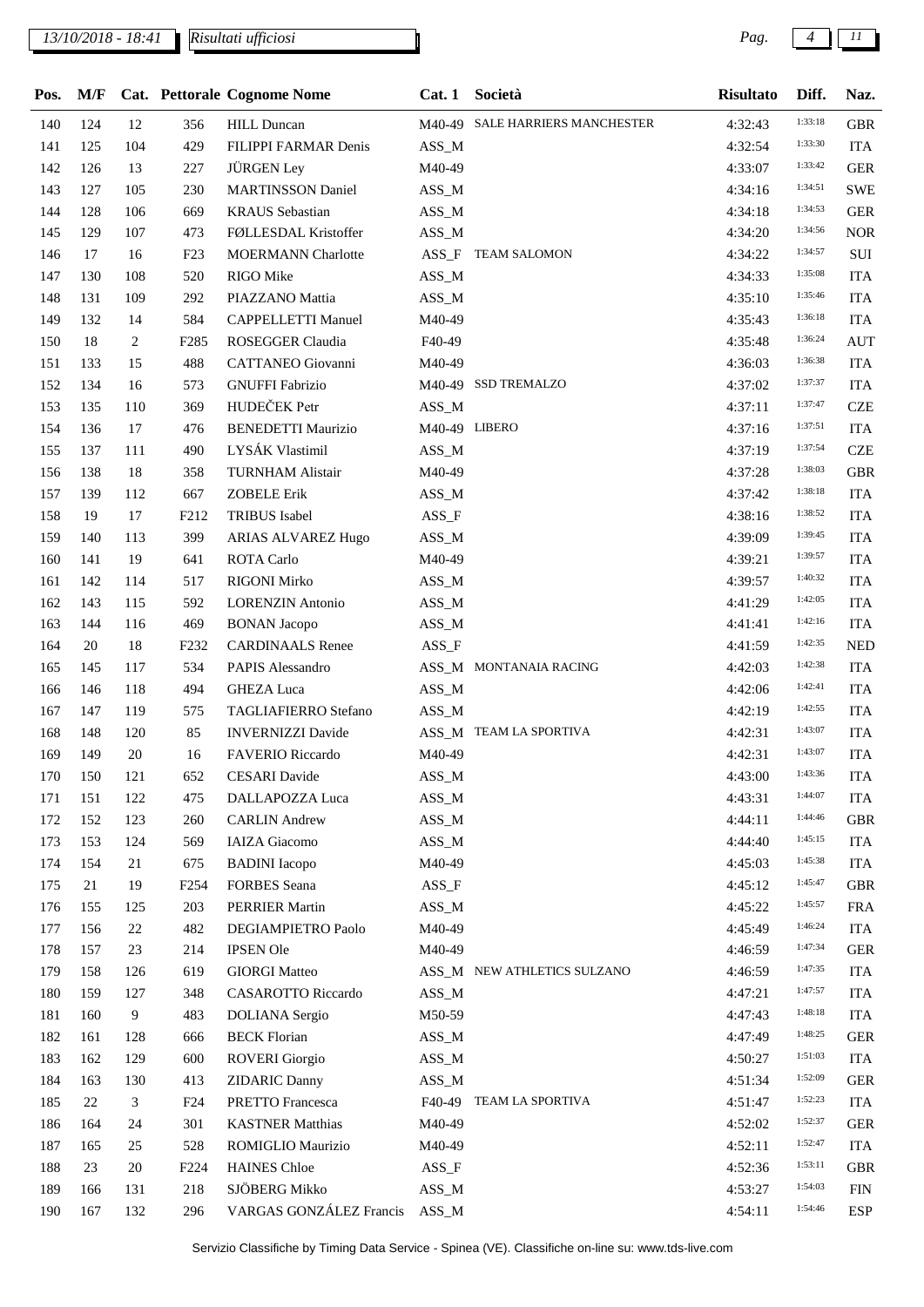## *13/10/2018 - 18:41 Pag. 5 11*

| Pos. |     |              |                  | M/F Cat. Pettorale Cognome Nome |          | Cat. 1 Società                | <b>Risultato</b> | Diff.   | Naz.       |
|------|-----|--------------|------------------|---------------------------------|----------|-------------------------------|------------------|---------|------------|
| 191  | 168 | 133          | 416              | <b>DACROCE</b> Alessandro       | ASS_M    |                               | 4:54:20          | 1:54:55 | <b>ITA</b> |
| 192  | 169 | 10           | 694              | <b>OSSANNA Enrico</b>           | M50-59   |                               | 4:54:39          | 1:55:14 | <b>ITA</b> |
| 193  | 170 | 134          | 477              | <b>STRBA Martin</b>             | $ASS\_M$ |                               | 4:54:40          | 1:55:15 | <b>SVK</b> |
| 194  | 171 | 26           | 605              | <b>VARGAS</b> Hernan            | M40-49   |                               | 4:54:42          | 1:55:17 | <b>VEN</b> |
| 195  | 24  | 4            | F <sub>278</sub> | <b>KEMENATER Maria</b>          | F40-49   |                               | 4:54:53          | 1:55:29 | <b>ITA</b> |
| 196  | 25  | 5            | F <sub>277</sub> | TEMPESTA Raffaella              | F40-49   |                               | 4:55:03          | 1:55:39 | <b>ITA</b> |
| 197  | 172 | 135          | 374              | <b>MARTINELLI Fabio</b>         | ASS_M    |                               | 4:55:03          | 1:55:39 | <b>ITA</b> |
| 198  | 26  | 21           | F <sub>269</sub> | KRAJNIKOVA Hana                 | $ASS_F$  |                               | 4:55:07          | 1:55:43 | <b>CZE</b> |
| 199  | 173 | 27           | 213              | <b>SUDA Josef</b>               | M40-49   |                               | 4:55:20          | 1:55:56 | <b>CZE</b> |
| 200  | 174 | 136          | 205              | FERRARI Luca                    | ASS_M    |                               | 4:56:40          | 1:57:16 | <b>ITA</b> |
| 201  | 175 | 137          | 435              | <b>CRESCENTINI Fabio</b>        | ASS_M    |                               | 4:56:42          | 1:57:18 | <b>GER</b> |
| 202  | 27  | 22           | F <sub>256</sub> | <b>QUIGLY Aoife</b>             | $ASS_F$  |                               | 4:56:43          | 1:57:18 | <b>GBR</b> |
| 203  | 28  | 23           | F <sub>275</sub> | LEONARDI Arianna                | $ASS_F$  |                               | 4:56:49          | 1:57:25 | <b>ITA</b> |
| 204  | 29  | 24           | F <sub>276</sub> | ARDIZZOIA Federica              | $ASS_F$  |                               | 4:56:52          | 1:57:28 | <b>ITA</b> |
| 205  | 176 | 28           | 341              | RACANATI Frédéric               | M40-49   |                               | 4:57:16          | 1:57:51 | <b>FRA</b> |
| 206  | 177 | 138          | 521              | <b>COLOMBO</b> Alessandro       | ASS_M    |                               | 4:57:46          | 1:58:21 | <b>ITA</b> |
| 207  | 178 | 139          | 236              | <b>DUNN Robert</b>              | ASS_M    |                               | 4:58:54          | 1:59:29 | <b>GBR</b> |
| 208  | 179 | 29           | 418              | SIGHINOLFI Gabriele             | M40-49   |                               | 4:58:58          | 1:59:34 | <b>ITA</b> |
| 209  | 180 | 30           | 481              | <b>ZORZI</b> Fiorenzo           | M40-49   |                               | 4:59:46          | 2:00:22 | <b>ITA</b> |
| 210  | 181 | 31           | 70               | <b>HAGENGRUBER Thomas</b>       |          | M40-49 ABERSEWENTH TRAILTEAM  | 4:59:50          | 2:00:26 | <b>GER</b> |
| 211  | 182 | 140          | 552              | <b>VENIER Marco</b>             |          | ASS_M ZERO D+ TRAIL TEAM      | 5:00:02          | 2:00:37 | <b>ITA</b> |
| 212  | 183 | 11           | 255              | <b>MATHERS</b> Dale             | M50-59   |                               | 5:00:06          | 2:00:42 | <b>GBR</b> |
| 213  | 184 | 32           | 370              | ZORTEA Massimiliano             | M40-49   |                               | 5:00:11          | 2:00:46 | <b>ITA</b> |
| 214  | 185 | 12           | 574              | VEZZOLI Alberto                 | M50-59   |                               | 5:00:12          | 2:00:47 | <b>ITA</b> |
| 215  | 186 | 33           | 315              | <b>STEINMANN Hans</b>           | M40-49   |                               | 5:00:12          | 2:00:47 | <b>ITA</b> |
| 216  | 187 | 141          | 398              | DOBLINGER Reinhold              | ASS_M    |                               | 5:00:20          | 2:00:55 | <b>AUT</b> |
| 217  | 188 | 142          | 366              | <b>RIZ</b> Daniel               | ASS_M    |                               | 5:00:26          | 2:01:02 | <b>ITA</b> |
| 218  | 189 | 13           | 526              | ALFIERI Nicola Luigi            | M50-59   |                               | 5:00:34          | 2:01:09 | <b>ITA</b> |
| 219  | 190 | 143          | 226              | <b>DEFLORIAN Manuel</b>         | ASS_M    |                               | 5:00:37          | 2:01:12 | <b>ITA</b> |
| 220  | 191 | 14           | 396              | PFANZELT Uwe                    | M50-59   |                               | 5:00:59          | 2:01:34 | <b>GER</b> |
| 221  | 192 | 144          | 89               | VELASCO PENACOBA Julian         | ASS_M    |                               | 5:01:13          | 2:01:49 | <b>ESP</b> |
| 222  | 193 | 145          | 223              | ARONSSON Johan                  | $ASS\_M$ |                               | 5:01:14          | 2:01:49 | <b>SWE</b> |
| 223  | 30  | 25           | F <sub>251</sub> | PIGANZOLI Serena                | $ASS_F$  | SPORT RACE VALTELLINA         | 5:01:38          | 2:02:13 | <b>ITA</b> |
| 224  | 194 | 146          | 549              | <b>BIFFI Mattia</b>             | $ASS\_M$ |                               | 5:01:48          | 2:02:23 | <b>ITA</b> |
| 225  | 31  | $\mathbf{1}$ | F <sub>280</sub> | <b>ARRIGONI</b> Giuliana        |          | F50-59 BERGAMO STARS ATLETICA | 5:01:57          | 2:02:33 | <b>ITA</b> |
| 226  | 195 | 147          | 390              | <b>HARTMANN Bastian</b>         | ASS_M    |                               | 5:02:18          | 2:02:53 | <b>GER</b> |
| 227  | 196 | 34           | 250              | <b>MASSI Valerio</b>            | M40-49   |                               | 5:02:58          | 2:03:33 | <b>ITA</b> |
| 228  | 197 | 148          | 288              | <b>MOSER Matthias</b>           | $ASS\_M$ |                               | 5:03:30          | 2:04:05 | <b>ITA</b> |
| 229  | 32  | 26           | F <sub>267</sub> | <b>KESSLER Julia</b>            | ASS_F    |                               | 5:03:30          | 2:04:05 | <b>ITA</b> |
| 230  | 198 | 35           | 546              | <b>SEGATTA Nicola</b>           |          | M40-49 GS FRAVEGGIO           | 5:03:57          | 2:04:32 | <b>ITA</b> |
| 231  | 199 | 36           | 639              | <b>CANTU Matteo</b>             | M40-49   |                               | 5:04:05          | 2:04:41 | <b>ITA</b> |
| 232  | 200 | 149          | 242              | <b>LANARO</b> Francesco         | $ASS\_M$ |                               | 5:05:04          | 2:05:40 | <b>ITA</b> |
| 233  | 201 | 150          | 386              | <b>KELLER Lukas</b>             | ASS_M    |                               | 5:05:22          | 2:05:57 | SUI        |
| 234  | 202 | 37           | 664              | <b>BOLOGNA Davide</b>           | M40-49   |                               | 5:06:07          | 2:06:43 | <b>ITA</b> |
| 235  | 203 | 15           | 316              | <b>GSCHLIESSER Hubert</b>       | M50-59   |                               | 5:07:12          | 2:07:47 | <b>ITA</b> |
| 236  | 204 | 151          | 215              | HAVLICEK David                  | $ASS\_M$ |                               | 5:07:17          | 2:07:52 | <b>CZE</b> |
| 237  | 205 | 152          | 380              | <b>HARRER Philipp</b>           | $ASS\_M$ |                               | 5:07:34          | 2:08:09 | <b>GER</b> |
| 238  | 206 | 153          | 591              | <b>CILIGOT Alex</b>             | $ASS\_M$ |                               | 5:07:42          | 2:08:17 | <b>ITA</b> |
| 239  | 207 | 38           | 587              | <b>CHRISTOPHER Richard</b>      | M40-49   |                               | 5:07:42          | 2:08:17 | <b>GBR</b> |
| 240  | 208 | 154          | 286              | <b>SJOSTROM Anton</b>           | $ASS\_M$ |                               | 5:07:49          | 2:08:25 | <b>SWE</b> |
| 241  | 209 | 39           | 627              | <b>CACCIATORI</b> Sandro        | M40-49   |                               | 5:08:16          | 2:08:51 | ITA        |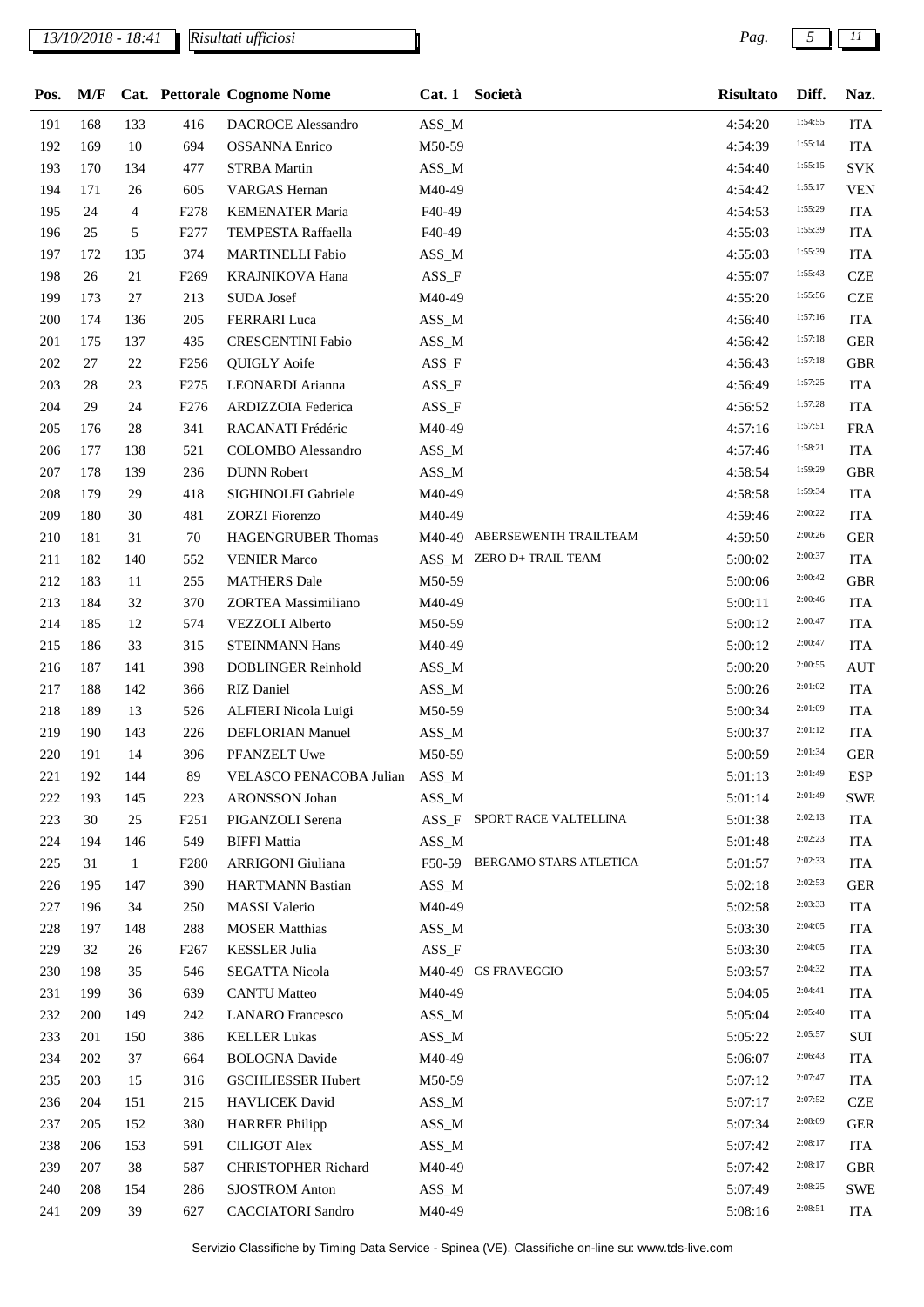## *13/10/2018 - 18:41 Pag. 6 11*

*Risultati ufficiosi*

| Pos. | M/F     |     |                  | <b>Cat.</b> Pettorale Cognome Nome | Cat.1    | Società                  | <b>Risultato</b> | Diff.   | Naz.       |
|------|---------|-----|------------------|------------------------------------|----------|--------------------------|------------------|---------|------------|
| 242  | 210     | 40  | 532              | PALEARI Stefano                    | M40-49   |                          | 5:08:24          | 2:08:59 | <b>ITA</b> |
| 243  | 211     | 155 | 377              | <b>FURLAN Willy</b>                | $ASS\_M$ |                          | 5:08:31          | 2:09:06 | <b>ITA</b> |
| 244  | 212     | 16  | 670              | PANZERI Mario Luciano              | M50-59   |                          | 5:08:46          | 2:09:22 | <b>ITA</b> |
| 245  | 33      | 6   | F <sub>220</sub> | <b>MAYR</b> Jessica                | F40-49   |                          | 5:08:48          | 2:09:24 | <b>ITA</b> |
| 246  | 213     | 41  | 99               | <b>BENAMATI Michele</b>            | M40-49   |                          | 5:08:49          | 2:09:24 | <b>ITA</b> |
| 247  | 214     | 156 | 450              | <b>BERGAMINI Paolo</b>             | $ASS\_M$ |                          | 5:08:54          | 2:09:29 | <b>ITA</b> |
| 248  | 215     | 42  | 88               | PLANS CONTEL Jordi                 | M40-49   |                          | 5:09:19          | 2:09:54 | <b>ESP</b> |
| 249  | 216     | 43  | 308              | SKÖLDBERG Daniel                   | M40-49   |                          | 5:09:19          | 2:09:54 | <b>SWE</b> |
| 250  | 217     | 44  | 261              | FANTINI Giuliano                   | M40-49   |                          | 5:09:28          | 2:10:04 | <b>ITA</b> |
| 251  | 218     | 17  | 266              | <b>FRANK Missler</b>               | M50-59   |                          | 5:09:30          | 2:10:05 | <b>GER</b> |
| 252  | 219     | 45  | 562              | <b>BRITTAIN</b> Andreas            | M40-49   |                          | 5:09:32          | 2:10:07 | <b>GER</b> |
| 253  | 220     | 46  | 383              | <b>MASSAT Daniel</b>               | M40-49   |                          | 5:09:38          | 2:10:13 | <b>FRA</b> |
| 254  | 221     | 47  | 340              | FEUDO Cristian                     | M40-49   |                          | 5:09:48          | 2:10:24 | <b>ITA</b> |
| 255  | 222     | 48  | 204              | <b>MAZZONI</b> Cristiano           | M40-49   |                          | 5:10:08          | 2:10:43 | <b>ITA</b> |
| 256  | 223     | 157 | 303              | <b>VARGA Zsolt</b>                 | $ASS\_M$ |                          | 5:10:22          | 2:10:58 | <b>HUN</b> |
| 257  | 224     | 18  | 237              | <b>BROWN Richard</b>               | M50-59   |                          | 5:10:35          | 2:11:10 | <b>GBR</b> |
| 258  | 34      | 27  | F <sub>209</sub> | ZACKOVA Eva                        | $ASS_F$  |                          | 5:11:10          | 2:11:45 | <b>CZE</b> |
| 259  | 225     | 19  | 375              | CATTOZZI Silvano                   | M50-59   |                          | 5:11:51          | 2:12:27 | <b>ITA</b> |
| 260  | 226     | 158 | 225              | HITZENBERGER Rupert                | ASS_M    |                          | 5:12:12          | 2:12:47 | <b>AUT</b> |
| 261  | 227     | 159 | 448              | PIGLIAPOCHI Antonio                | $ASS\_M$ |                          | 5:13:47          | 2:14:22 | <b>ITA</b> |
| 262  | 228     | 49  | 342              | <b>ANTONELLI Enrico</b>            | M40-49   |                          | 5:14:00          | 2:14:35 | <b>ITA</b> |
| 263  | 229     | 160 | 608              | <b>AQUINO LEAL Rafael</b>          | ASS_M    |                          | 5:14:21          | 2:14:56 | <b>BRA</b> |
| 264  | 230     | 20  | 543              | <b>CECI</b> Adeodato               |          | M50-59 KINO MANA         | 5:14:31          | 2:15:06 | <b>ITA</b> |
| 265  | 231     | 161 | 633              | <b>ARMAN Michele</b>               | $ASS\_M$ |                          | 5:14:55          | 2:15:31 | <b>ITA</b> |
| 266  | 232     | 50  | 644              | <b>LAZZERI</b> Francesco           | M40-49   |                          | 5:15:02          | 2:15:37 | <b>ITA</b> |
| 267  | 233     | 51  | 609              | REDAELLI Manuele                   |          | M40-49 O.S.A. VALMADRERA | 5:15:18          | 2:15:53 | <b>ITA</b> |
| 268  | 35      | 28  | F <sub>211</sub> | SENKINA Daria                      | $ASS_F$  |                          | 5:15:28          | 2:16:04 | <b>RUS</b> |
| 269  | 234     | 162 | 22               | <b>HUBER Sebastian</b>             | $ASS\_M$ |                          | 5:16:15          | 2:16:51 | <b>GER</b> |
| 270  | 235     | 52  | 256              | DEL TORO José Carlos               | M40-49   |                          | 5:16:24          | 2:17:00 | <b>ESP</b> |
| 271  | 236     | 53  | 401              | MASSOCCHI Mauro Marco              | M40-49   |                          | 5:17:25          | 2:18:00 | <b>ITA</b> |
| 272  | $237\,$ | 54  | 462              | ROSSO Fiorenzo                     | M40-49   |                          | 5:18:34          | 2:19:09 | <b>ITA</b> |
| 273  | 238     | 163 | 660              | <b>BALOCCO</b> Matteo              | $ASS\_M$ |                          | 5:19:33          | 2:20:09 | <b>ITA</b> |
| 274  | 239     | 55  | 351              | <b>KELEMEN Zoltan</b>              | M40-49   |                          | 5:19:48          | 2:20:24 | <b>HUN</b> |
| 275  | 240     | 21  | 257              | <b>FARNIK Michal</b>               | M50-59   |                          | 5:20:20          | 2:20:55 | <b>CZE</b> |
| 276  | 36      | 29  | F <sub>204</sub> | PERSSON Lovisa                     | $ASS_F$  |                          | 5:20:33          | 2:21:08 | <b>SWE</b> |
| 277  | 241     | 164 | 533              | <b>CENTURELLI Matteo</b>           | $ASS\_M$ |                          | 5:21:04          | 2:21:39 | <b>ITA</b> |
| 278  | 242     | 56  | 655              | <b>MAGGIONI Mario</b>              | M40-49   |                          | 5:21:14          | 2:21:49 | <b>ITA</b> |
| 279  | 243     | 57  | 554              | <b>MADURERI Paolo</b>              | M40-49   |                          | 5:21:27          | 2:22:03 | <b>ITA</b> |
| 280  | 37      | 30  | F <sub>268</sub> | <b>CLARK Alyssa</b>                | $ASS_F$  |                          | 5:21:39          | 2:22:14 | <b>USA</b> |
| 281  | 244     | 22  | 689              | LIRA Giancarlo                     | M50-59   |                          | 5:21:39          | 2:22:15 | <b>ITA</b> |
| 282  | 245     | 165 | 474              | <b>PERER Anthony</b>               | $ASS\_M$ |                          | 5:21:45          | 2:22:21 | <b>ITA</b> |
| 283  | 246     | 58  | 318              | <b>ECKER Josef</b>                 | M40-49   |                          | 5:22:49          | 2:23:24 | <b>GER</b> |
| 284  | 247     | 166 | 433              | SCHRAMM Sören                      | $ASS\_M$ |                          | 5:23:00          | 2:23:36 | <b>GER</b> |
| 285  | 248     | 59  | 385              | <b>LEE</b> Gary                    | M40-49   |                          | 5:23:06          | 2:23:41 | <b>GBR</b> |
| 286  | 249     | 167 | 32               | <b>SCHWEIGER Sebastian</b>         |          | ASS_M DYNAFIT            | 5:23:16          | 2:23:51 | <b>GER</b> |
| 287  | 250     | 60  | 496              | <b>GHIELMI Rocco</b>               | M40-49   |                          | 5:23:39          | 2:24:14 | <b>ITA</b> |
| 288  | 251     | 168 | 372              | <b>SACCONE Marco</b>               | $ASS\_M$ |                          | 5:23:48          | 2:24:24 | ITA        |
| 289  | 252     | 169 | 392              | <b>BONALUMI</b> Stefano            | $ASS\_M$ |                          | 5:23:55          | 2:24:30 | <b>ITA</b> |
| 290  | 253     | 170 | 442              | PENCO Alessandro                   | $ASS\_M$ |                          | 5:24:38          | 2:25:13 | <b>ITA</b> |
| 291  | 254     | 171 | 674              | PROSI Jan                          | $ASS\_M$ |                          | 5:24:52          | 2:25:28 | <b>GER</b> |
| 292  | 255     | 172 | 360              | <b>BENZER Niklas</b>               | $ASS\_M$ |                          | 5:25:07          | 2:25:43 | <b>GER</b> |
|      |         |     |                  |                                    |          |                          |                  |         |            |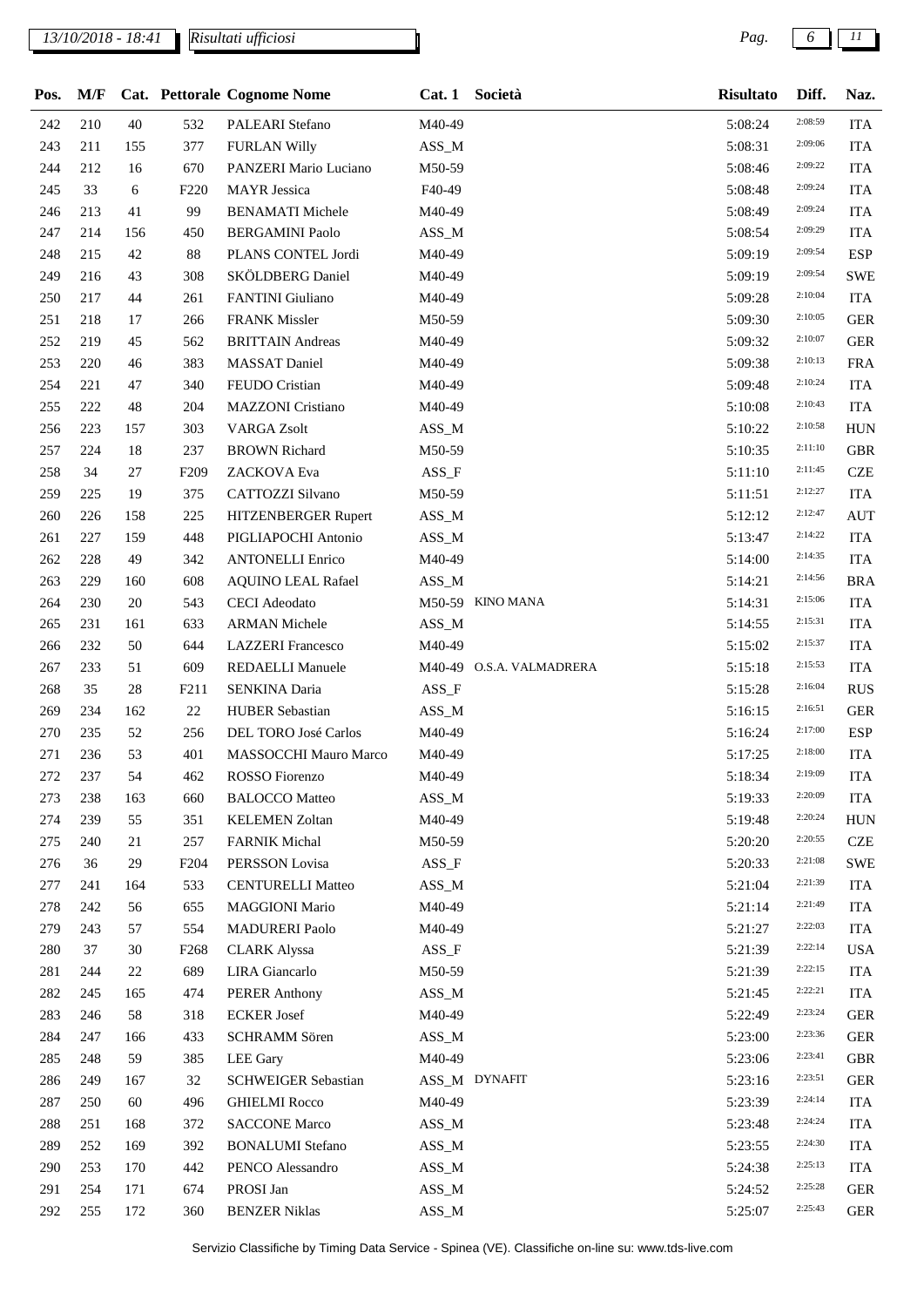## *13/10/2018 - 18:41 Pag. 7 11*

| Pos. | M/F     |        |                  | Cat. Pettorale Cognome Nome |                         | Cat. 1 Società                  | <b>Risultato</b> | Diff.   | Naz.       |
|------|---------|--------|------------------|-----------------------------|-------------------------|---------------------------------|------------------|---------|------------|
| 293  | 38      | 31     | F <sub>29</sub>  | <b>BOSTROM</b> Matleena     | $ASS_F$                 |                                 | 5:25:11          | 2:25:46 | <b>FIN</b> |
| 294  | 256     | 23     | 681              | <b>CHINI</b> Andrea         | M50-59                  |                                 | 5:26:14          | 2:26:49 | <b>ITA</b> |
| 295  | 257     | 61     | 211              | STRINATI Gianmaria          | M40-49                  |                                 | 5:26:21          | 2:26:57 | <b>ITA</b> |
| 296  | 258     | 173    | 449              | <b>ALOIS Putz</b>           | ASS_M                   |                                 | 5:26:29          | 2:27:04 | <b>GER</b> |
| 297  | 259     | 62     | 514              | <b>MATTEAZZI Marco</b>      | M40-49                  |                                 | 5:26:31          | 2:27:07 | <b>ITA</b> |
| 298  | 260     | 174    | 548              | <b>BUGADA</b> Federico      | ASS_M                   |                                 | 5:26:37          | 2:27:13 | <b>ITA</b> |
| 299  | 261     | 175    | 684              | PEDROTTI Alan               | $ASS\_M$                |                                 | 5:26:38          | 2:27:13 | <b>ITA</b> |
| 300  | 39      | 32     | F <sub>230</sub> | NIBLOCK Catherine           | ASS_F                   |                                 | 5:26:42          | 2:27:17 | <b>GBR</b> |
| 301  | 262     | 63     | 515              | MATATKO Jan                 | M40-49                  |                                 | 5:26:44          | 2:27:20 | <b>CZE</b> |
| 302  | 263     | 176    | 691              | <b>ZANDEE Dirk</b>          | $ASS\_M$                |                                 | 5:26:48          | 2:27:24 | <b>NED</b> |
| 303  | 264     | 2      | 432              | <b>DRLICEK</b> Gottfried    | $M60+$                  |                                 | 5:26:55          | 2:27:31 | <b>AUT</b> |
| 304  | 265     | 177    | 443              | DE LUCA Paolo               | $ASS\_M$                |                                 | 5:27:00          | 2:27:36 | <b>ITA</b> |
| 305  | 266     | 178    | 294              | <b>SANCHEZ JURADO Oscar</b> | $ASS\_M$                |                                 | 5:27:05          | 2:27:40 | <b>ESP</b> |
| 306  | 40      | 33     | F <sub>215</sub> | MARTINEZ CABEZUELO Cri      | ASS_F                   |                                 | 5:27:05          | 2:27:41 | <b>ESP</b> |
| 307  | 267     | 64     | 480              | <b>COPELLI Massimiliano</b> |                         | M40-49 SKYRUNNING ADVENTURE     | 5:27:09          | 2:27:44 | <b>ITA</b> |
| 308  | 268     | 65     | 251              | <b>KÜHBERGER Anton</b>      | M40-49                  |                                 | 5:27:10          | 2:27:45 | <b>AUT</b> |
| 309  | 269     | 24     | 486              | <b>REGNANI Marco</b>        | M50-59                  |                                 | 5:27:39          | 2:28:14 | <b>ITA</b> |
| 310  | 270     | 179    | 487              | REGNANI Federico            | ASS_M                   |                                 | 5:27:39          | 2:28:15 | <b>ITA</b> |
| 311  | 271     | 25     | 365              | RIGHETTI Franco             |                         | M50-59 LIBERO                   | 5:28:01          | 2:28:37 | <b>ITA</b> |
| 312  | 41      | $\tau$ | F <sub>217</sub> | <b>MAYR</b> Eva             | F40-49                  |                                 | 5:28:11          | 2:28:47 | <b>ITA</b> |
| 313  | 272     | 180    | 300              | <b>NEVES</b> Joao           | $ASS\_M$                |                                 | 5:28:21          | 2:28:57 | <b>POR</b> |
| 314  | 273     | 3      | 662              | <b>RIEDER Siegfried</b>     | $M60+$                  |                                 | 5:28:53          | 2:29:28 | <b>ITA</b> |
| 315  | 274     | 181    | 241              | <b>SALMÉN Niklas</b>        | ASS_M                   |                                 | 5:30:26          | 2:31:02 | <b>FIN</b> |
| 316  | 275     | 66     | 206              | <b>GAILLEMIN Olivier</b>    |                         | M40-49 SALE HARRIERS MANCHESTER | 5:30:32          | 2:31:07 | <b>GBR</b> |
| 317  | 42      | 34     | F <sub>201</sub> | <b>FORSGREN Lilian</b>      | ASS_F                   |                                 | 5:30:55          | 2:31:31 | <b>SWE</b> |
| 318  | 276     | 182    | 466              | <b>MUTTI Maurizio</b>       | ASS_M                   |                                 | 5:31:03          | 2:31:38 | <b>ITA</b> |
| 319  | 277     | 67     | 620              | FRIGERIO Paolo              |                         | M40-49 NEW ATHLETICS SULZANO    | 5:31:03          | 2:31:39 | <b>ITA</b> |
| 320  | 278     | 183    | 415              | <b>LORINI</b> Stefano       | ASS_M                   |                                 | 5:31:13          | 2:31:48 | <b>ITA</b> |
| 321  | 279     | 26     | 518              | PANDINI Michele             | M50-59                  |                                 | 5:31:13          | 2:31:49 | <b>ITA</b> |
| 322  | 280     | 184    | 63               | SOVIJÄRVI Tuomas            |                         | ASS_M SALOMON / CLIFF BAR       | 5:31:33          | 2:32:09 | <b>FIN</b> |
| 323  | $281\,$ | 185    | 362              | <b>GEIPERT Tobias</b>       | $\operatorname{ASS\_M}$ |                                 | 5:31:46          | 2:32:22 | <b>GER</b> |
| 324  | 282     | 68     | 522              | <b>NORMAN</b> Ben           | M40-49                  |                                 | 5:31:55          | 2:32:30 | <b>GBR</b> |
| 325  | 283     | 186    | 208              | DE TOMI Luigi               | $ASS\_M$                |                                 | 5:31:55          | 2:32:30 | <b>ITA</b> |
| 326  | 284     | 69     | 282              | <b>VANETTI Matteo</b>       |                         | M40-49 LIMIT TEAM               | 5:32:37          | 2:33:12 | <b>ITA</b> |
| 327  | 285     | 187    | 221              | <b>ASHBY Mike</b>           | $ASS\_M$                |                                 | 5:33:00          | 2:33:35 | <b>GBR</b> |
| 328  | 286     | 27     | 368              | <b>BECKINGHAM Ian</b>       | M50-59                  |                                 | 5:33:26          | 2:34:01 | <b>GBR</b> |
| 329  | 43      | 2      | F <sub>249</sub> | <b>SCRINZI</b> Ivonne       |                         | F50-59 A-LC KALTERN             | 5:33:34          | 2:34:09 | ITA        |
| 330  | 287     | 188    | 597              | DVOŘÁČEK Jan                | $ASS\_M$                |                                 | 5:33:37          | 2:34:12 | <b>CZE</b> |
| 331  | 288     | 70     | 275              | <b>RAINER Klaus</b>         | M40-49                  |                                 | 5:33:37          | 2:34:13 | <b>ITA</b> |
| 332  | 44      | 35     | F <sub>243</sub> | NERADOVA Maria              | $ASS_F$                 |                                 | 5:33:46          | 2:34:21 | <b>SVK</b> |
| 333  | 289     | 189    | 434              | VAN NOORT Sjors             | $ASS\_M$                |                                 | 5:34:05          | 2:34:41 | <b>NED</b> |
| 334  | 290     | 28     | 246              | STADLER Rainer              | M50-59                  |                                 | 5:34:10          | 2:34:46 | <b>GER</b> |
| 335  | 291     | 71     | 216              | <b>CORSINI Claudio</b>      | M40-49                  |                                 | 5:34:38          | 2:35:14 | ITA        |
| 336  | 292     | 72     | 220              | <b>CHARLOT Cyril</b>        | M40-49                  |                                 | 5:35:00          | 2:35:36 | <b>FRA</b> |
| 337  | 293     | 190    | 344              | <b>SIMPSON Zak</b>          | ASS_M                   |                                 | 5:35:03          | 2:35:38 | <b>GBR</b> |
| 338  | 294     | 73     | 661              | <b>MUNARI Matteo</b>        | M40-49                  |                                 | 5:35:06          | 2:35:42 | ITA        |
| 339  | 295     | 191    | 350              | NEUMANN Martin              | $ASS\_M$                |                                 | 5:35:09          | 2:35:45 | <b>GER</b> |
| 340  | 296     | 74     | 499              | <b>DOFF</b> Antonio         | M40-49                  |                                 | 5:35:12          | 2:35:48 | <b>ITA</b> |
| 341  | 297     | 75     | 422              | DEUSCHLE Meikel             | M40-49                  |                                 | 5:35:14          | 2:35:49 | <b>GER</b> |
| 342  | 298     | 192    | 229              | YAKIMOVICH Kirill           | $ASS\_M$                |                                 | 5:35:17          | 2:35:52 | <b>BLR</b> |
| 343  | 299     | 193    | 329              | <b>GIULIANI Lukas</b>       | $ASS\_M$                |                                 | 5:35:38          | 2:36:14 | <b>ITA</b> |
|      |         |        |                  |                             |                         |                                 |                  |         |            |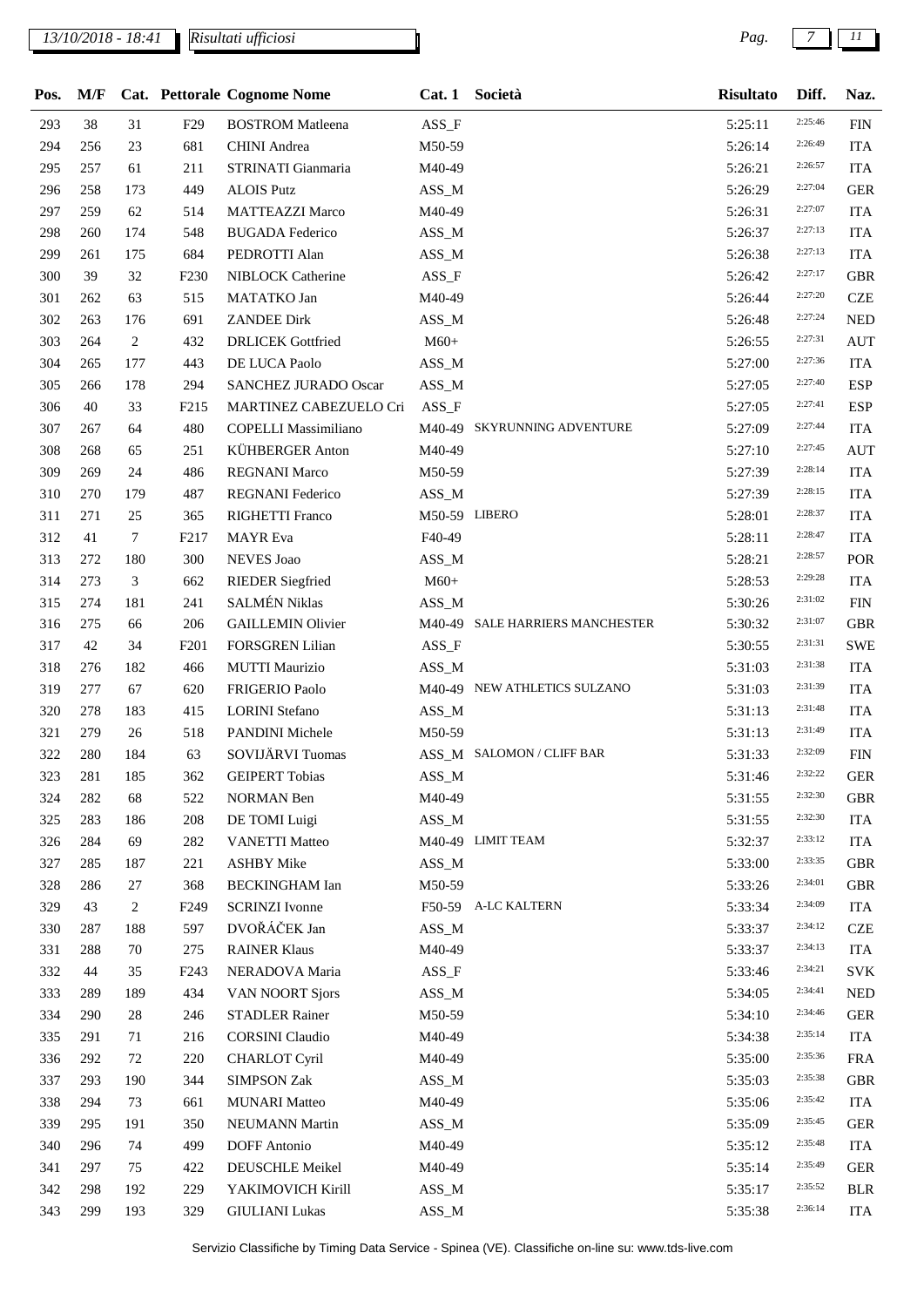## *13/10/2018 - 18:41 Pag. 8 11*

*Risultati ufficiosi*

| Pos. |     |                |                  | M/F Cat. Pettorale Cognome Nome |               | Cat. 1 Società                   | <b>Risultato</b>   | Diff.   | Naz.        |
|------|-----|----------------|------------------|---------------------------------|---------------|----------------------------------|--------------------|---------|-------------|
| 344  | 300 | 76             | 615              | PERSICO Andrea                  | M40-49        |                                  | 5:36:09            | 2:36:44 | <b>ITA</b>  |
| 345  | 301 | 194            | 339              | <b>FLEET Andrew</b>             | $ASS\_M$      |                                  | 5:36:37            | 2:37:12 | <b>GBR</b>  |
| 346  | 45  | 8              | F <sub>231</sub> | <b>GIBSON</b> Carrie            | F40-49        |                                  | 5:37:00            | 2:37:36 | <b>GBR</b>  |
| 347  | 302 | 195            | 459              | <b>BLANCHETTI Marco</b>         | ASS_M         |                                  | 5:38:26            | 2:39:01 | <b>ITA</b>  |
| 348  | 303 | 77             | 505              | ROSSINI Ivano                   | M40-49        |                                  | 5:38:36            | 2:39:12 | <b>ITA</b>  |
| 349  | 304 | 78             | 671              | <b>RIVA</b> Mauro               |               | M40-49 OLIMPIC SWIM PRO ASD      | 5:39:00            | 2:39:36 | <b>ITA</b>  |
| 350  | 305 | 196            | 319              | <b>COSTANTINO Michael</b>       | ASS_M         |                                  | 5:39:42            | 2:40:17 | <b>ITA</b>  |
| 351  | 306 | 197            | 441              | <b>BOLOGNANI</b> Andrea         | $ASS\_M$      |                                  | 5:39:55            | 2:40:30 | <b>ITA</b>  |
| 352  | 307 | 79             | 259              | <b>ZANOLI</b> Stefano           | M40-49        |                                  | 5:40:08            | 2:40:43 | <b>ITA</b>  |
| 353  | 308 | 198            | 289              | <b>MILLER Sandy</b>             | ASS_M         |                                  | 5:40:20            | 2:40:55 | <b>GBR</b>  |
| 354  | 309 | $\overline{4}$ | 489              | PORO MARCHETTI Renato           | $M60+$        | ASD TEAM PERETTI                 | 5:41:19            | 2:41:54 | <b>ITA</b>  |
| 355  | 310 | 29             | 253              | <b>RAFTERY Aidan</b>            | M50-59        |                                  | 5:41:54            | 2:42:29 | <b>IRL</b>  |
| 356  | 311 | 199            | 233              | <b>SOGL Marc</b>                | ASS_M         |                                  | 5:42:44            | 2:43:19 | <b>GER</b>  |
| 357  | 312 | 200            | 320              | <b>TOMASI Andrea</b>            | $ASS\_M$      |                                  | 5:43:19            | 2:43:54 | <b>ITA</b>  |
| 358  | 46  | 9              | F <sub>252</sub> | <b>CORRADIN Sonia</b>           |               | F40-49 TIMAUCLEULIS              | 5:43:20            | 2:43:55 | <b>ITA</b>  |
| 359  | 313 | 80             | 394              | CADEI Rudj Angelo               |               | M40-49 ATLETICA SARNICO A.S.D.   | 5:43:31            | 2:44:07 | <b>ITA</b>  |
| 360  | 314 | 30             | 495              | <b>WELSCHER Robert</b>          | M50-59        |                                  | 5:43:37            | 2:44:12 | <b>ITA</b>  |
| 361  | 315 | 201            | 663              | VITALI Luca                     | ASS_M         |                                  | 5:43:37            | 2:44:13 | <b>ITA</b>  |
| 362  | 316 | 81             | 364              | PAROLARI Christian              |               | M40-49 SSD TREMALZO              | 5:43:58            | 2:44:33 | <b>ITA</b>  |
| 363  | 47  | 36             | F <sub>263</sub> | <b>BUCKINGHAM Anna</b>          | ASS_F         |                                  | 5:44:08            | 2:44:43 | <b>GBR</b>  |
| 364  | 317 | 202            | 602              | PABST Luke                      | ASS_M         |                                  | 5:44:13            | 2:44:49 | <b>GER</b>  |
| 365  | 318 | 82             | 688              | <b>CUCCHIARO</b> Fabrizio       |               | M40-49 ASD TRAIL RUNNING BRESCIA | 5:45:39            | 2:46:15 | <b>ITA</b>  |
| 366  | 319 | 203            | 31               | <b>VONBUN Stefan</b>            |               | ASS_M DYNAFIT                    | 5:45:53            | 2:46:29 | <b>AUT</b>  |
| 367  | 320 | 83             | 271              | <b>CERIANI</b> Maurizio         | M40-49 LIBERO |                                  | 5:47:30            | 2:48:05 | <b>ITA</b>  |
| 368  | 321 | 204            | 511              | <b>MARICONTI Stefano</b>        | $ASS\_M$      |                                  | 5:48:04            | 2:48:40 | <b>ITA</b>  |
| 369  | 322 | 84             | 585              | <b>BENONI</b> Juri              | M40-49        |                                  | 5:48:20            | 2:48:56 | <b>ITA</b>  |
| 370  | 323 | 205            | 544              | PEDRON Renato                   | ASS_M         |                                  | 5:48:21            | 2:48:56 | <b>ITA</b>  |
| 371  | 324 | 31             | 582              | <b>GRECO</b> Domenico           | M50-59        |                                  | 5:48:26            | 2:49:01 | <b>ITA</b>  |
| 372  | 325 | 206            | 590              | REDOLFI DE ZAN Giovanni         | ASS_M         |                                  | 5:48:32            | 2:49:08 | <b>ITA</b>  |
| 373  | 48  | 37             | F <sub>219</sub> | <b>MAUGERI</b> Felicitas        | ASS_F         |                                  | 5:48:49            | 2:49:25 | <b>GER</b>  |
| 374  | 326 | 207            | 317              | <b>SCHMIDT Oliver</b>           | $ASS\_M$      |                                  | 5:48:51            | 2:49:26 | ${\tt GER}$ |
| 375  | 327 | 5              | 471              | PILGRAM Reinfried               | $M60+$        |                                  | 5:48:54            | 2:49:29 | <b>AUT</b>  |
| 376  | 328 | 85             | 568              | <b>GIRARDI</b> Guido            | M40-49        |                                  | 5:48:55            | 2:49:30 | <b>ITA</b>  |
| 377  | 329 | 32             | 312              | FEIGEL Martin                   | M50-59        |                                  | 5:48:59            | 2:49:34 | <b>GER</b>  |
| 378  | 49  | 10             | F <sub>240</sub> | PETRACCO Chiara                 | F40-49        | G.M. G.S. AQUILE FRIULANE        | 5:49:33            | 2:50:09 | <b>ITA</b>  |
| 379  | 330 | 86             | 325              | FERRARI Luca                    | M40-49        |                                  | 5:49:57            | 2:50:33 | $\rm SUI$   |
| 380  | 331 | 33             | 617              | <b>GILARDONI</b> Alessandro     | M50-59        |                                  | 5:50:12            | 2:50:47 | <b>ITA</b>  |
| 381  | 332 | 34             | 618              | <b>GATTI</b> Stefano            | M50-59        |                                  | 5:50:12            | 2:50:48 | <b>ITA</b>  |
| 382  | 333 | 208            | 387              | <b>RUMSZAUER Tamas</b>          | $ASS\_M$      |                                  | 5:50:20            | 2:50:55 | <b>HUN</b>  |
| 383  | 334 | 209            | 305              | <b>KAY Walter</b>               | ASS_M         |                                  | 5:50:25            | 2:51:01 | <b>GER</b>  |
| 384  | 335 | 210            | 626              | <b>ANESI</b> Gabriele           | $ASS\_M$      |                                  | 5:50:29            | 2:51:05 | <b>ITA</b>  |
| 385  | 50  | 38             | F <sub>261</sub> | RUGGERI Mariabeatrice           | $ASS_F$       |                                  | 5:50:53            | 2:51:29 | <b>ITA</b>  |
| 386  | 336 | 211            | 581              | <b>COMPER Denis</b>             | ASS_M         |                                  | 5:50:54            | 2:51:29 | <b>ITA</b>  |
| 387  | 337 | 212            | 273              | VON BÜREN Thomas                | $ASS\_M$      |                                  | 5:51:09            | 2:51:45 | SUI         |
| 388  | 338 | 213            | 586              | YAGAFAROV Andrey                | $ASS\_M$      |                                  | 5:51:26            | 2:52:01 | <b>NED</b>  |
| 389  | 339 | 214            | 566              | <b>LINDNER Christoph</b>        | ASS_M         |                                  | 5:51:50            | 2:52:26 | <b>GER</b>  |
| 390  | 340 | 87             | 629              | <b>BERGAMELLI Marco</b>         | M40-49        |                                  | 5:52:21            | 2:52:56 | <b>ITA</b>  |
| 391  | 341 | 215            | 333              | MONDINELLI Cristian             | $ASS\_M$      |                                  | 5:53:13            | 2:53:48 | <b>ITA</b>  |
| 392  | 342 | 216            | 570              | SANTAMBROGIO Paolo              | ASS_M         |                                  |                    | 2:53:55 | <b>ITA</b>  |
| 393  | 343 | 88             | 598              | <b>SARDARO</b> Mario            | M40-49        |                                  | 5:53:20<br>5:53:35 | 2:54:11 | <b>ITA</b>  |
|      |     | 89             |                  | SÁNCHEZ LÓPEZ Jose Luis         |               |                                  |                    | 2:54:36 | <b>ESP</b>  |
| 394  | 344 |                | 244              |                                 | M40-49        |                                  | 5:54:00            |         |             |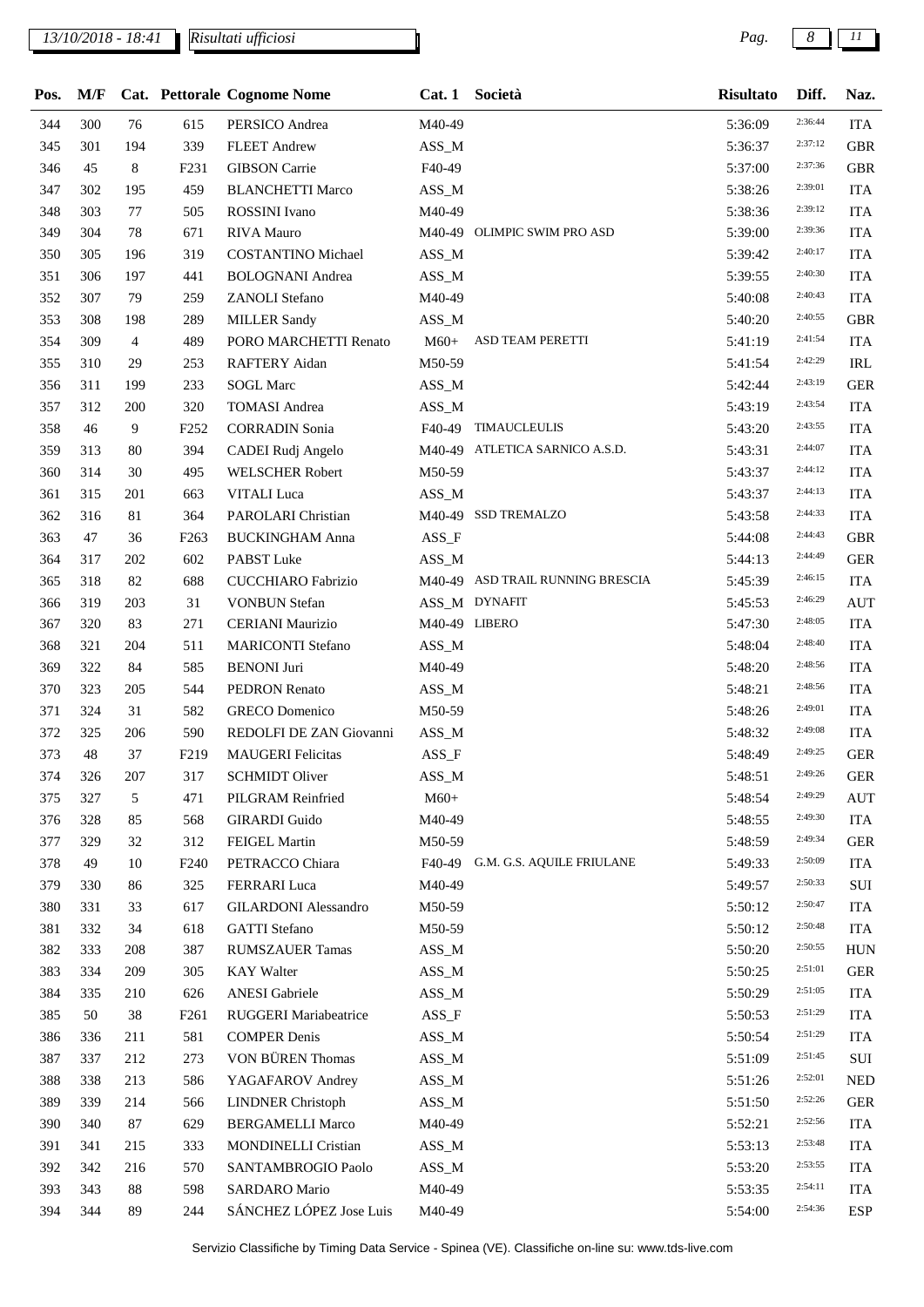## *13/10/2018 - 18:41 Pag. 9 11*

| Pos. | M/F |         |                  | Cat. Pettorale Cognome Nome  | Cat.1    | Società                              | <b>Risultato</b> | Diff.   | Naz.       |
|------|-----|---------|------------------|------------------------------|----------|--------------------------------------|------------------|---------|------------|
| 395  | 51  | 39      | F <sub>207</sub> | SAROTTI Claudia              | $ASS_F$  |                                      | 5:54:26          | 2:55:02 | <b>ITA</b> |
| 396  | 345 | 217     | 695              | <b>CAGNA</b> Marco           | ASS_M    |                                      | 5:54:54          | 2:55:30 | <b>ITA</b> |
| 397  | 346 | 218     | 458              | <b>LOMBARDI</b> Luca         |          | ASS_M OLTRE I PASSI PARMA TRAIL      | 5:54:55          | 2:55:30 | <b>ITA</b> |
| 398  | 347 | 219     | 397              | <b>BISESTI</b> Sebastiano    |          | ASS_M ATLETA LIBERO                  | 5:54:55          | 2:55:30 | <b>ITA</b> |
| 399  | 348 | 220     | 685              | PILZER Gabriele              | $ASS\_M$ |                                      | 5:55:45          | 2:56:20 | <b>ITA</b> |
| 400  | 52  | 40      | F284             | <b>MESSNER Brigitta</b>      | $ASS_F$  |                                      | 5:55:48          | 2:56:24 | <b>ITA</b> |
| 401  | 53  | 41      | F <sub>248</sub> | <b>WELSCHER Anna</b>         | ASS_F    |                                      | 5:55:58          | 2:56:33 | <b>ITA</b> |
| 402  | 349 | 221     | 285              | TELEGA Sebastian Martin      | $ASS\_M$ |                                      | 5:55:59          | 2:56:34 | <b>GER</b> |
| 403  | 350 | 222     | 291              | LABUSCHAGNE Jaco             | $ASS\_M$ |                                      | 5:56:12          | 2:56:47 | <b>RSA</b> |
| 404  | 351 | 223     | 537              | <b>SALA</b> Lorenzo          | $ASS\_M$ |                                      | 5:56:39          | 2:57:14 | <b>ITA</b> |
| 405  | 352 | 35      | 621              | <b>SCHIOPPETTI Giuliano</b>  |          | M50-59 NEW ATHLETICS SULZANO         | 5:56:47          | 2:57:22 | <b>ITA</b> |
| 406  | 353 | 224     | 523              | ZACCARELLI Eugenio           |          | ASS_M TEAM MUD E SNOW                | 5:57:02          | 2:57:37 | <b>ITA</b> |
| 407  | 354 | 225     | 202              | <b>ETIENNE Gleizes</b>       | ASS_M    |                                      | 5:57:10          | 2:57:46 | <b>FRA</b> |
| 408  | 355 | 90      | 599              | <b>NEGRELLI Simone</b>       | M40-49   |                                      | 5:57:16          | 2:57:52 | <b>ITA</b> |
| 409  | 356 | 91      | 326              | <b>GRANDI Alberto</b>        | M40-49   |                                      | 5:58:50          | 2:59:26 | <b>ITA</b> |
| 410  | 357 | 226     | 209              | <b>BRANDOLINI</b> Andrea     | ASS_M    |                                      | 5:59:19          | 2:59:54 | <b>ITA</b> |
| 411  | 358 | 92      | 578              | <b>MARCELLINI Matteo</b>     | M40-49   |                                      | 6:00:06          | 3:00:41 | <b>ITA</b> |
| 412  | 359 | 93      | 412              | <b>COCCA</b> Stefano         | M40-49   |                                      | 6:00:48          | 3:01:23 | <b>ITA</b> |
| 413  | 360 | 6       | 507              | MORFEO Leonardo              | $M60+$   |                                      | 6:01:10          | 3:01:45 | <b>ITA</b> |
| 414  | 361 | 227     | 465              | <b>AKMALOV Rustem</b>        | ASS_M    |                                      | 6:01:21          | 3:01:56 | <b>RUS</b> |
| 415  | 362 | 228     | 247              | <b>FISCHER Lukas</b>         | ASS_M    |                                      | 6:02:15          | 3:02:50 | <b>GER</b> |
| 416  | 54  | 42      | F <sub>274</sub> | <b>TAIOCCHI</b> Sara         |          | ASS_F VALETUDO SERIM SKYRUNNING TEAM | 6:02:44          | 3:03:20 | <b>ITA</b> |
| 417  | 363 | 94      | 561              | <b>GOSETTI Diego</b>         | M40-49   |                                      | 6:03:04          | 3:03:40 | <b>ITA</b> |
| 418  | 364 | 95      | 658              | <b>BERTOLETTI Alessandro</b> | M40-49   |                                      | 6:03:06          | 3:03:41 | <b>ITA</b> |
| 419  | 365 | 36      | 604              | <b>MASI</b> Enrico           | M50-59   |                                      | 6:03:14          | 3:03:49 | <b>SMR</b> |
| 420  | 366 | 229     | 485              | <b>MAGGI Paolo</b>           | ASS_M    |                                      | 6:03:53          | 3:04:28 | <b>ITA</b> |
| 421  | 55  | 11      | F <sub>237</sub> | <b>DURANTE Cristina</b>      | F40-49   |                                      | 6:04:46          | 3:05:22 | <b>ITA</b> |
| 422  | 367 | 96      | 596              | <b>CAPRA Marco</b>           |          | M40-49 VERONATRAILRUNNERS            | 6:06:02          | 3:06:37 | <b>ITA</b> |
| 423  | 368 | 230     | 541              | VYKOUPIL Jan                 | ASS_M    |                                      | 6:08:24          | 3:09:00 | <b>CZE</b> |
| 424  | 369 | 97      | 550              | <b>BONÙ</b> Paolo Italo      | M40-49   |                                      | 6:09:05          | 3:09:40 | <b>ITA</b> |
| 425  | 370 | 231     | 403              | <b>SALVAFONDI Francesco</b>  | ASS_M    |                                      | 6:09:47          | 3:10:22 | <b>ITA</b> |
| 426  | 371 | 98      | 404              | ROBERTAZZI Omar              | M40-49   |                                      | 6:09:47          | 3:10:23 | <b>ITA</b> |
| 427  | 372 | 232     | 632              | <b>BERNASCONI Omar</b>       | $ASS\_M$ |                                      | 6:10:14          | 3:10:50 | <b>ITA</b> |
| 428  | 373 | 37      | 283              | <b>WALLACE Andrew</b>        | M50-59   |                                      | 6:10:21          | 3:10:57 | <b>GBR</b> |
| 429  | 374 | 233     | 696              | PELICIOLI Alessandro         | ASS_M    |                                      | 6:10:44          | 3:11:19 | <b>ITA</b> |
| 430  | 56  | 43      | F <sub>221</sub> | NEUMAYR Melanie              | $ASS_F$  |                                      | 6:11:07          | 3:11:43 | <b>GER</b> |
| 431  | 375 | 99      | 270              | <b>FOSSATI</b> Emanuele      | M40-49   |                                      | 6:11:36          | 3:12:12 | <b>ITA</b> |
| 432  | 57  | 44      | F214             | ARONSSON Josefin             | ASS_F    |                                      | 6:11:37          | 3:12:13 | <b>SWE</b> |
| 433  | 376 | 7       | 232              | <b>TAGLIETTI Paolo</b>       | $M60+$   | <b>MARATHON CREMONA</b>              | 6:11:51          | 3:12:26 | <b>ITA</b> |
| 434  | 377 | 234     | 687              | PARUSSA Enrico               | ASS_M    |                                      | 6:11:56          | 3:12:31 | <b>ITA</b> |
| 435  | 378 | 100     | 454              | <b>TKACZYK Rafal</b>         | M40-49   |                                      | 6:12:01          | 3:12:37 | POL        |
| 436  | 58  | 12      | F <sub>227</sub> | <b>ARMANI</b> Stefania       | F40-49   |                                      | 6:12:03          | 3:12:38 | <b>ITA</b> |
| 437  | 379 | 101     | 222              | <b>BELOTTI</b> Francesco     | M40-49   |                                      | 6:12:08          | 3:12:44 | <b>ITA</b> |
| 438  | 380 | 235     | 631              | <b>BARBERIS Mauro</b>        | ASS_M    |                                      | 6:12:28          | 3:13:03 | <b>ITA</b> |
| 439  | 381 | $\,8\,$ | 470              | <b>LACKNER Klaus</b>         | $M60+$   |                                      | 6:12:35          | 3:13:10 | <b>AUT</b> |
| 440  | 382 | 236     | 235              | <b>CARMO</b> Ricardo         | ASS_M    |                                      | 6:13:24          | 3:13:59 | POR        |
| 441  | 383 | 237     | 361              | DIAS Luis                    | ASS_M    |                                      | 6:13:34          | 3:14:09 | POR        |
| 442  | 59  | 45      | F <sub>266</sub> | NAEGELE Lea                  | $ASS_F$  |                                      | 6:13:55          | 3:14:30 | <b>GER</b> |
| 443  | 384 | 38      | 503              | SIGNORELLI Angelo            | M50-59   |                                      | 6:13:59          | 3:14:34 | <b>ITA</b> |
| 444  | 385 | 102     | 593              | <b>BOHMANN Michael</b>       | M40-49   |                                      | 6:14:32          | 3:15:08 | <b>GER</b> |
| 445  | 60  | 3       | F <sub>253</sub> | ZACCHIA Federica             | F50-59   |                                      | 6:14:57          | 3:15:32 | <b>ITA</b> |
|      |     |         |                  |                              |          |                                      |                  |         |            |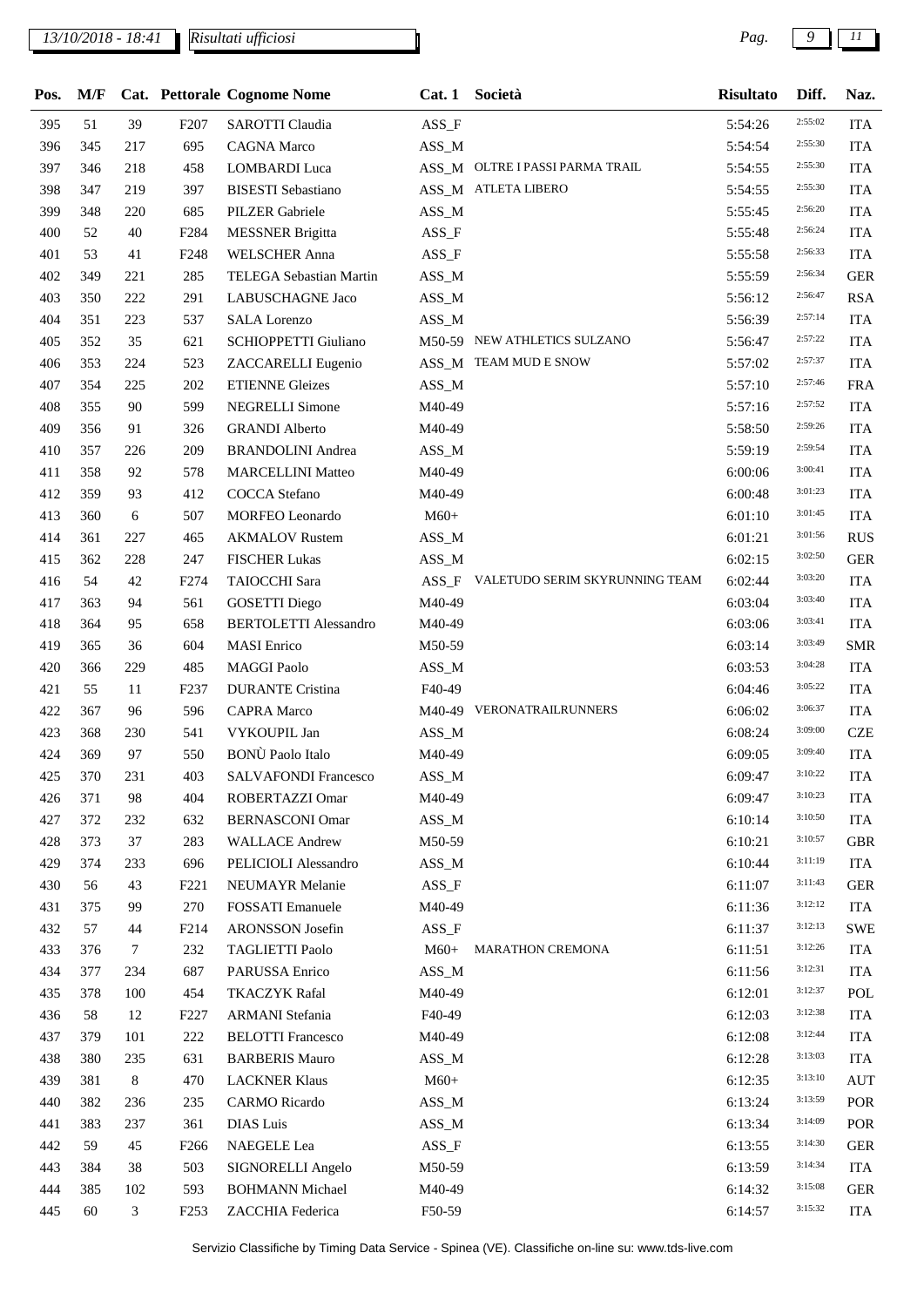## *13/10/2018 - 18:41 Pag. 10 11*

*Risultati ufficiosi*

| Pos. | M/F |                |                  | Cat. Pettorale Cognome Nome                      |          | Cat. 1 Società                 | <b>Risultato</b> | Diff.   | Naz.       |
|------|-----|----------------|------------------|--------------------------------------------------|----------|--------------------------------|------------------|---------|------------|
| 446  | 61  | $\overline{4}$ | F <sub>250</sub> | <b>BIGI</b> Silvia                               | F50-59   |                                | 6:14:57          | 3:15:32 | <b>ITA</b> |
| 447  | 386 | 103            | 228              | <b>FAROLFI</b> Loris                             | M40-49   |                                | 6:15:26          | 3:16:02 | <b>ITA</b> |
| 448  | 387 | 104            | 680              | <b>DELLA FRERA Francesco</b>                     | M40-49   |                                | 6:15:27          | 3:16:03 | <b>ITA</b> |
| 449  | 388 | 105            | 580              | <b>COLOMBO</b> Tommaso                           | M40-49   |                                | 6:16:37          | 3:17:12 | <b>ITA</b> |
| 450  | 62  | 46             | F <sub>247</sub> | THOMA Claudia                                    | $ASS_F$  |                                | 6:16:42          | 3:17:18 | <b>ITA</b> |
| 451  | 389 | 39             | 625              | LOTTO Andrea                                     | M50-59   |                                | 6:17:34          | 3:18:10 | <b>ITA</b> |
| 452  | 390 | 106            | 656              | <b>LUNARDINI</b> Antonio                         | M40-49   |                                | 6:17:43          | 3:18:18 | <b>ITA</b> |
| 453  | 391 | 107            | 408              | <b>GUSLANDI</b> Gianluca                         |          | M40-49 ASD KINOMANIA           | 6:17:44          | 3:18:20 | <b>ITA</b> |
| 454  | 392 | 40             | 378              | <b>URBANSKY Reinhard</b>                         | M50-59   |                                | 6:18:44          | 3:19:19 | <b>GER</b> |
| 455  | 393 | 238            | 572              | <b>MOMBELLI Matteo</b>                           | ASS_M    |                                | 6:18:56          | 3:19:32 | <b>ITA</b> |
| 456  | 63  | 5              | F <sub>281</sub> | TOGNI Maria Vittoria                             |          | F50-59 TRAIL RUNNING BRESCIA   | 6:19:23          | 3:19:59 | <b>ITA</b> |
| 457  | 394 | 239            | 445              | DAL VECCHIO Andrea                               | $ASS\_M$ |                                | 6:20:20          | 3:20:55 | <b>ITA</b> |
| 458  | 395 | 240            | 502              | <b>GIANNOULIS Angelos</b>                        | $ASS\_M$ |                                | 6:21:00          | 3:21:35 | <b>GRE</b> |
| 459  | 396 | 108            | 357              | <b>CASONI</b> Alessandro                         | M40-49   |                                | 6:21:08          | 3:21:44 | <b>ITA</b> |
| 460  | 397 | 241            | 645              | PELANDA Matteo                                   | ASS_M    |                                | 6:21:52          | 3:22:27 | <b>ITA</b> |
| 461  | 398 | 109            | 530              | <b>GAVAZZENI Silvano</b>                         | M40-49   |                                | 6:21:57          | 3:22:32 | <b>ITA</b> |
| 462  | 399 | 110            | 302              | <b>SCHMITT Thomas</b>                            | M40-49   |                                | 6:22:00          | 3:22:36 | <b>GER</b> |
| 463  | 64  | 13             | F <sub>260</sub> | CHILÒ Laura                                      | F40-49   |                                | 6:22:22          | 3:22:58 | <b>ITA</b> |
| 464  | 400 | 111            | 576              | CORNOLÒ Nazareno                                 | M40-49   |                                | 6:22:22          | 3:22:58 | <b>ITA</b> |
| 465  | 401 | 242            | 328              | <b>BONZANINI</b> Angelo                          | ASS_M    |                                | 6:23:01          | 3:23:37 | <b>ITA</b> |
| 466  | 65  | 14             | F <sub>255</sub> | ROHLEDER Kathrin                                 | F40-49   |                                | 6:23:06          | 3:23:42 | <b>GER</b> |
| 467  | 402 | 243            | 536              | PACHECO DIAZ Leonardo An                         | ASS_M    |                                | 6:23:17          | 3:23:52 | <b>VEN</b> |
| 468  | 403 | 112            | 579              | <b>TORTAROLO Massimo</b>                         | M40-49   |                                | 6:23:26          | 3:24:01 | <b>ITA</b> |
| 469  | 404 | 244            | 304              | <b>AVILA DOMINGUEZ Juan Jos</b>                  | ASS_M    |                                | 6:24:32          | 3:25:07 | <b>ESP</b> |
| 470  | 405 | 113            | 376              | <b>CADEI</b> Michele                             |          | M40-49 ATLETICA SARNICO A.S.D. | 6:25:09          | 3:25:44 | <b>ITA</b> |
| 471  | 406 | 245            | 651              | <b>THALER Fabian</b>                             | ASS_M    |                                | 6:26:14          | 3:26:49 | <b>ITA</b> |
| 472  | 407 | 246            | 653              | <b>AMATI Matteo</b>                              | $ASS\_M$ |                                | 6:27:20          | 3:27:55 | <b>ITA</b> |
| 473  | 408 | 247            | 355              | <b>BELLERI</b> Nicola                            | ASS_M    |                                | 6:28:05          | 3:28:41 | <b>ITA</b> |
| 474  | 409 | 248            | 264              | <b>LANEYRIE Romain</b>                           | ASS_M    |                                | 6:28:44          | 3:29:20 | <b>FRA</b> |
| 475  | 410 | 114            | 519              | <b>SCHRAUWEN Benjamin</b>                        | M40-49   |                                | 6:28:47          | 3:29:23 | <b>BEL</b> |
| 476  | 411 | 249            | 516              | <b>PATRINI Walter</b>                            | $ASS\_M$ |                                | 6:29:30          | 3:30:06 | <b>ITA</b> |
| 477  | 412 | 250            | 588              | QUINTANA Cesar                                   | $ASS\_M$ |                                | 6:30:57          | 3:31:32 | <b>ESP</b> |
| 478  | 413 | 115            | 414              | PALO Tommaso                                     | M40-49   |                                | 6:32:28          | 3:33:04 | <b>ITA</b> |
| 479  | 414 | 116            | 381              | <b>CHIESA Paolo</b>                              | M40-49   |                                | 6:32:30          | 3:33:05 | <b>ITA</b> |
| 480  | 415 | 41             | 525              | QUEIROS Joao Paulo                               | M50-59   |                                | 6:32:40          | 3:33:15 | POR        |
| 481  | 416 | 42             | 500              | HANSSON Jörgen                                   | M50-59   |                                | 6:32:54          | 3:33:30 | <b>SWE</b> |
| 482  | 417 | 117            | 501              | <b>ELFVING</b> Fredrik                           | M40-49   |                                | 6:32:54          | 3:33:30 | <b>SWE</b> |
| 483  | 418 | 118            | 281              | GIOGHI Giovanni                                  |          | M40-49 LEOPODISTICA            | 6:33:08          | 3:33:44 | <b>ITA</b> |
| 484  | 66  | 47             | F <sub>259</sub> | SPERANZA Annamaria                               | $ASS_F$  | COMANO MOUNTAIN RUNNERS        | 6:33:55          | 3:34:31 | <b>ITA</b> |
| 485  | 419 | 9              | 492              | <b>GRAGNANIELLO Antimo</b>                       | $M60+$   | <b>VESUVIO LIVES</b>           | 6:34:39          | 3:35:15 | ITA        |
| 486  | 420 | 43             | 345              | RAFFAGNINI Daniele                               | M50-59   |                                | 6:34:54          | 3:35:30 | <b>ITA</b> |
| 487  | 421 | 119            | 461              | <b>BEVERIDGE Keith</b>                           | M40-49   |                                | 6:37:17          | 3:37:53 | <b>GBR</b> |
| 488  | 422 | 120            | 558              | LAVETTI Claudio                                  | M40-49   |                                | 6:37:31          | 3:38:07 | ITA        |
| 489  | 67  | 6              | F <sub>244</sub> | <b>SGAMMATO</b> Amelia                           | F50-59   | <b>VESUVIO LIVES</b>           | 6:37:45          | 3:38:20 | <b>ITA</b> |
| 490  | 423 | 44             | 673              | <b>BAROZZI</b> Gianluca                          | M50-59   |                                | 6:38:45          | 3:39:20 | <b>ITA</b> |
| 491  | 68  | 7              | F <sub>208</sub> | <b>MATHERS</b> Denise                            | F50-59   |                                | 6:41:30          | 3:42:06 | IRL        |
| 492  | 424 | 251            | 324              | PELLETIER Alexandre                              | $ASS\_M$ |                                | 6:43:02          | 3:43:37 | $\rm SUI$  |
| 493  | 425 | 252            | 472              | <b>GIACOMINI</b> Gianluca                        | $ASS\_M$ |                                | 6:43:15          | 3:43:50 | <b>ITA</b> |
|      |     |                |                  |                                                  |          |                                |                  | 3:44:03 |            |
| 494  | 426 | 45             | 201              | <b>SEGURA Pablo</b><br><b>DIBATTISTA Michele</b> | M50-59   |                                | 6:43:28          | 3:44:34 | <b>ESP</b> |
| 495  | 427 | 253            | 395              |                                                  | $ASS\_M$ |                                | 6:43:58          | 3:45:37 | <b>ITA</b> |
| 496  | 428 | 254            | 258              | <b>BONOMINI</b> Giovanni Luca                    | $ASS\_M$ |                                | 6:45:02          |         | <b>ITA</b> |